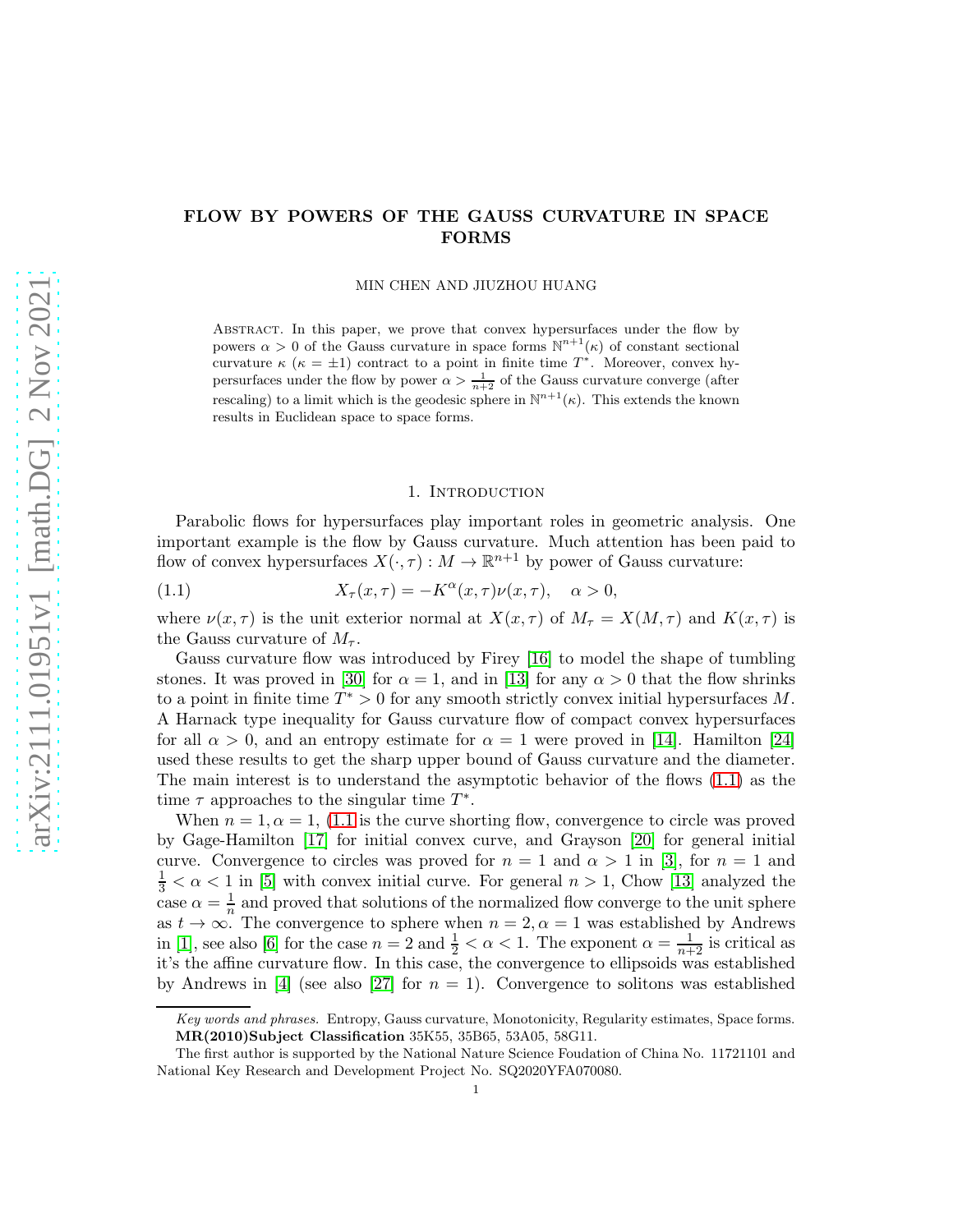for  $\alpha \in (\frac{1}{n+2}, \frac{1}{n})$  in [2] for a family of anisotropic Gauss curvature flows (more general situation). For the normalized flow of  $(1.1)$  with strictly convex initial hypersurfaces in  $\mathbb{R}^{n+1}, \forall n \geq 1$ , the convergence to solitons (self-similar solutions) was established for the case  $\alpha = 1$  by Guan-Ni [\[21\]](#page-23-4), and by Andrews-Guan-Ni [\[7\]](#page-22-6) for  $\forall \alpha > \frac{1}{n+2}$ . In [7], the uniqueness of soliton (round sphere) was proved when it is centrally symmetric. The final resolution of the uniqueness of solitons of normalized flow of [\(1.1\)](#page-0-0) were obtained by Choi-Daskalopoulos in [\[11\]](#page-22-7)  $(\frac{1}{n} < \alpha < 1 + \frac{1}{n})$  and by Brendle-Choi-Daskalopoulos [\[9\]](#page-22-8) for all  $\alpha > \frac{1}{n+2}$ .

Parabolic flows for hypersurfaces in general Remannian manifolds were considered by many authors. Generalization of flows by mean curvature in Euclidean space to general Riemannian manifold [\[25\]](#page-23-5) was a fundamental contribution by Huisken. More recently, a new type of mean curvature flow in space forms was introduced by Guan and Li [\[22\]](#page-23-6). Gerhardt [19] demonstrated a correspondence between contracting and expanding flows of hypersurfaces in the sphere. Andrews, Han, Li and Wei [\[8\]](#page-22-9) generalized Andrew's noncollapsing estimates for curvature flows in Euclidean space to fully nonlinear curvature flows in space forms.

It is natural to consider flows by powers of Gauss curvature in more general ambient spaces. Very little is known except for the case  $\alpha = 1$ ,  $n = 2$  or  $\alpha = 1$ ,  $n \geq 3$  and initial hypersurfaces are axially symmetric [\[26\]](#page-23-7).

In this paper, we establish complete analogous results of flow by power of Gauss curvature in space forms:

<span id="page-1-0"></span>(1.2) 
$$
\begin{cases} \tilde{X}_{\tau}(x,\tau) = -\tilde{K}^{\alpha}(x,\tau)\nu(x,\tau), \\ \tilde{X}(0) = \tilde{X}_{0}, \end{cases}
$$

where  $\nu(x, \tau)$  is the unit exterior normal at  $\tilde{X}(x, \tau)$  and  $\tilde{K}(x, \tau)$  is the Gauss curvature of  $\tilde{M}_{\tau}$ ,  $\mathbb{N}^{n+1}(\kappa)$  is the  $(n+1)$  dimensional simply connected space form of constant sectional curvature  $\kappa = \pm 1$  (the tildes distinguish these from the normalized counterparts introduced later). Below is our main theorem.

<span id="page-1-1"></span>**Theorem 1.1.** If  $\tilde{X}_0$  represents a strictly convex smooth hypersurface in  $\mathbb{N}^{n+1}(\kappa)$ , then for any  $\alpha > 0$ , the initial value problem [\(1.2\)](#page-1-0) has a unique solution on a maximum finite time interval  $[0, T^*)$  such that the  $\tilde{M}_{\tau}$  converges to a point as  $\tau \to T^*$ . Moreover, for  $\alpha > \frac{1}{n+2}$ ,  $\tilde{M}_{\tau}$  converges to a geodesic sphere in  $\mathbb{N}^{n+1}(\kappa)$  in the  $C^{\infty}$ -topology after re-scaling.

The theorem generalizes the known results in Euclidean space to space forms. The first statement is a generalization of [\[30,](#page-23-0) 13]. The second statement extends results in [\[21,](#page-23-4) [7,](#page-22-6) [9\]](#page-22-8).

Our approach to flow [\(1.2\)](#page-1-0) is to deduce it to a flow in the Euclidean space by proper projections. Choosing the projection  $\pi_p$  (see details in section 2), the Gauss curvature of the image satisfies [\(2.6\)](#page-3-0). It is suffice to consider the following type of flow (the image of projection) in Euclidean space:

(1.3) 
$$
\hat{\tilde{X}}_{\tau}(x,\tau) = -(1+\kappa|\hat{\tilde{X}}|^2)^{\frac{n+2}{2}\alpha+\frac{1}{2}}(1+\kappa\langle\hat{\tilde{X}},\hat{\nu}\rangle^2)^{-\frac{n+2}{2}\alpha+\frac{1}{2}}\hat{\tilde{K}}^{\alpha},
$$

where  $\kappa = 1$  when  $\tilde{X}(x, \tau)$  is the flow of convex hypersurfaces in  $\mathbb{S}^{n+1}$  and where  $\kappa = -1$ when  $\tilde{X}(x, \tau)$  is the flow of convex hypersurfaces in  $\mathbb{H}^{n+1}$  (the hat distinguish these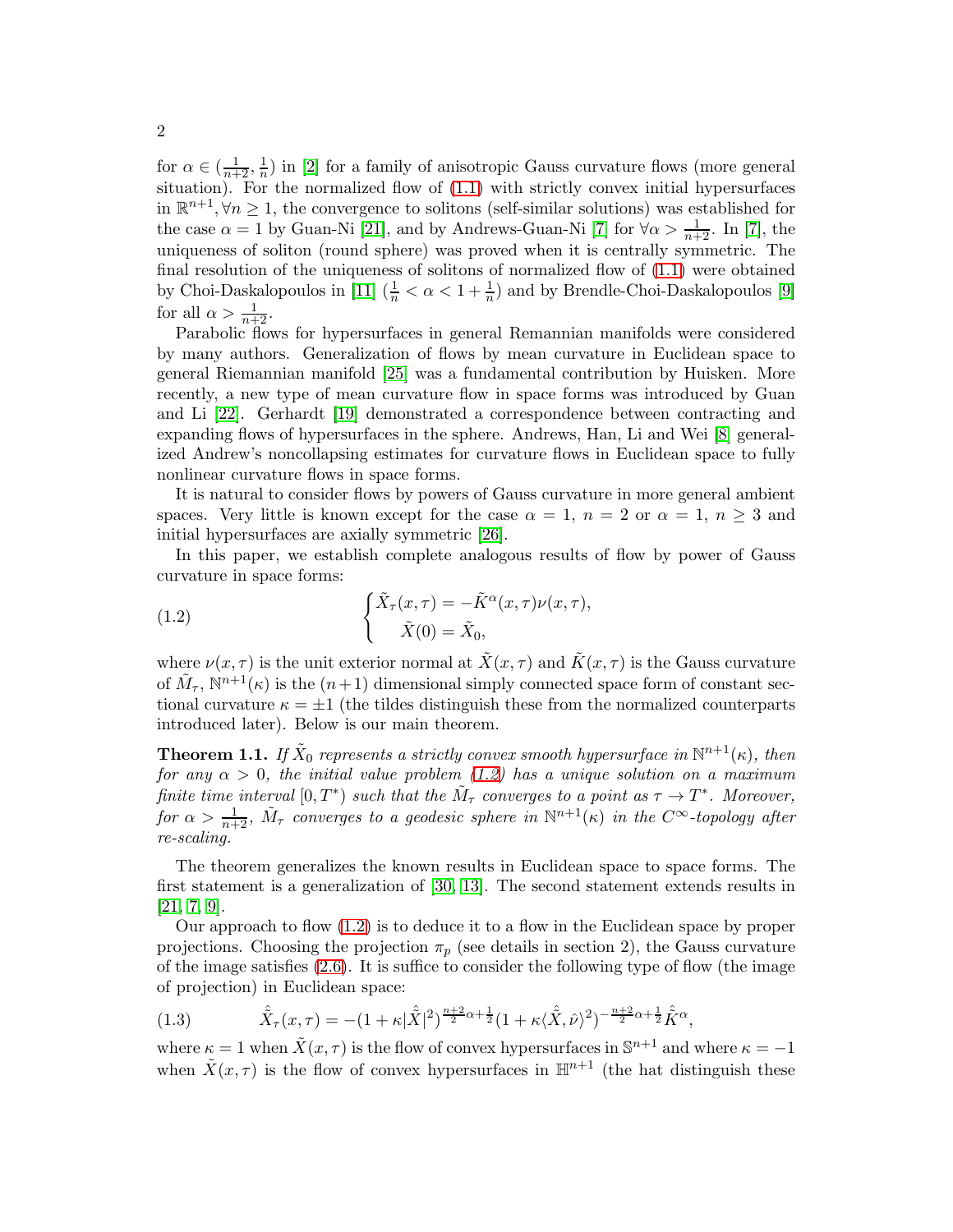from the counterparts before the projection). It is well known that any strictly convex hypersurfaces  $\hat{\tilde{M}}$  in  $\mathbb{R}^{n+1}$  can be recovered completely from the support function u by  $\hat{\tilde{M}} = {\nabla \hat{u} + \hat{u}x, x \in \mathbb{S}^n}$ , see e.g. [\[28\]](#page-23-8). Then the support function satisfies equation

<span id="page-2-0"></span>
$$
(1.4) \quad \hat{\tilde{u}}_{\tau}(x,\tau) = -\left(1 + \kappa(\hat{\tilde{u}}^2 + |\nabla \hat{\tilde{u}}|^2)\right)^{\frac{n+2}{2}\alpha + \frac{1}{2}}\left(1 + \kappa \hat{\tilde{u}}^2\right)^{-\frac{n+2}{2}\alpha + \frac{1}{2}}\det^{-\alpha}(\nabla^2 \hat{\tilde{u}} + \hat{\tilde{u}}I).
$$

For flow [\(1.4\)](#page-2-0), we obtain the estimates of the lower bound of principal curvature and the upper bound Gauss curvature and pinching estimate of the inner and outer radii.

The key in our proof is an almost monotonicity formula for associated entropies considered in [\[21,](#page-23-4) [7\]](#page-22-6). In this respect, the normalized flow  $(4.6)$  of  $(1.4)$  will be used in section 4. A crucial observation is the decay estimate [\(4.11\)](#page-12-0) in Section 4. It allows us to obtain a monotone quantity  $\mathcal{E}_{\alpha}(\hat{\Omega}_t) + C(n, \alpha, \tilde{X}_0)e^{-\frac{2(n+1)}{2n+1}t}$  along the normalized flow [\(4.6\)](#page-11-0) by modifying the monotone quantity used in [\[21,](#page-23-4) [7\]](#page-22-6). From this, we can use the methods in [\[21,](#page-23-4) [7\]](#page-22-6) to obtain a uniformly lower and upper bound of support function. This in turn implies a uniform  $C^2$ -estimate, and to conclude that the normalized flow for any smooth initial convex body converges smoothly as  $t \to \infty$  to a uniformly convex soliton. By the soliton classification result in [\[9\]](#page-22-8), we obtain that the limit is a round sphere. This implies the convergence of the normalized flow in  $\mathbb{N}^{n+1}(\kappa)$  for  $\alpha > \frac{1}{n+2}$ .

The rest of this paper are organized as follows: in Section 2, we will recall some basic facts which will be used later. In Section 3, we prove the flow [\(3.1\)](#page-6-0) converges to a point in finite time  $T^* > 0$  for  $\alpha > 0$ . As a corollary, we prove that the flow [\(1.2\)](#page-1-0) converges to a point at finite time  $T^*$  for  $\alpha > 0$ . In section 4, we obtain the modified monotone quantity and the a priori estimates of the normalized flow. In section 5, we prove the normalized flow in  $\mathbb{N}^{n+1}(\kappa)$  converges to a geodesic sphere centered at the extinct point  $q_0$  for  $\alpha > \frac{1}{n+2}$ .

#### 2. Preminaries

In this section, we present some basic facts about space forms and the stereographic type projections which will be used later.

Under the geodesic polar coordinates, the metric of  $\mathbb{N}^{n+1}(\kappa)$  can be denoted as

$$
\bar{g} = d\rho^2 + \phi^2(\rho)dz^2,
$$

where  $\phi(\rho) = \sin(\rho)$ ,  $\rho \in [0, \pi)$  when  $\kappa = 1$ ; and  $\phi(\rho) = \sinh(\rho)$  when  $\kappa = -1$ ; and  $dz^2$ is the standard induced metric on  $\mathbb{S}^n$  in Euclidean space.

Let  $\Omega$  be a convex body in  $\mathbb{N}^{n+1}(\kappa)$ . Suppose  $\mathcal{M} = \partial \Omega$  is smooth and strictly convex, denote the metric and the unit outer normal of M by  $g_{ij}$ , and  $\nu$  respectively. Let  $h_{ij}$ be the second fundamental form of M with respect to  $\nu$  and  $u = \langle \phi \frac{\partial}{\partial \rho}, \nu \rangle$  the support function of M. Suppose  $q \in M$  and, there is an open subset N of M containing q such that  $\langle \frac{\partial}{\partial \rho}, \nu \rangle$  is strictly positive or negative (doesn't change sign) in  $\mathcal{N}$ , then  $\mathcal{N}$ can be represented as a radial graph locally. As a local radial graph, it is well-known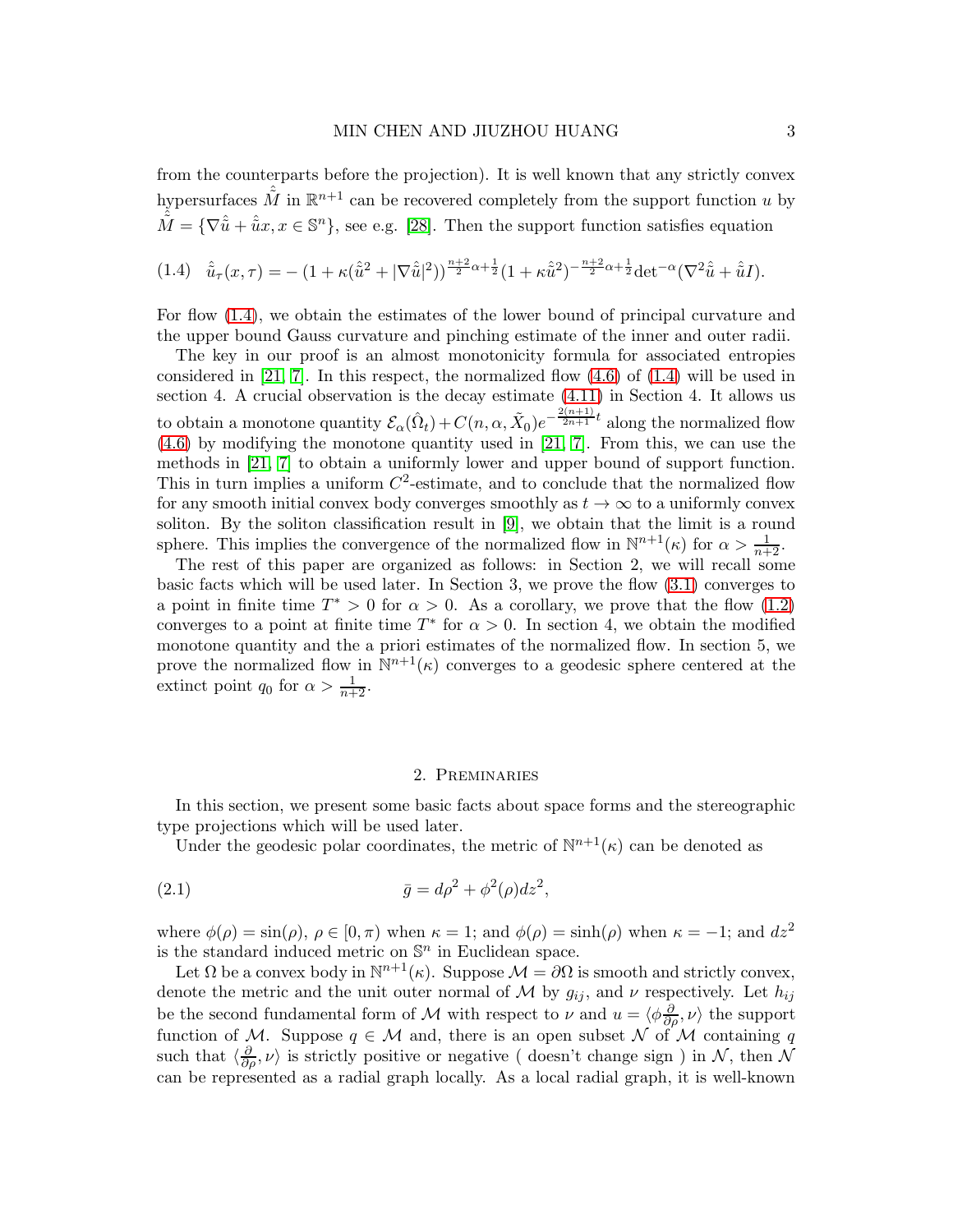(see e.g. [\[22\]](#page-23-6)) that in  $\mathcal N$ 

<span id="page-3-1"></span>(2.2) 
$$
g_{ij} = \rho_i \rho_j + \phi^2 \delta_{ij},
$$

$$
\nu = \frac{\sigma}{\omega} \left( \frac{\partial}{\partial \rho} - \frac{\nabla \rho}{\phi^2} \right),
$$

$$
h_{ij} = \sigma \left( \sqrt{\phi^2 + |\nabla \rho|^2} \right)^{-1} \left( -\phi \rho_{ij} + 2\phi' \rho_i \rho_j + \phi^2 \phi' \delta_{ij} \right),
$$

where  $\rho_i = \nabla_i \rho$  and  $\nabla$  is the covariant derivative on  $\mathbb{S}^n$  with respect to an orthonormal frame,  $\omega =$  $\sqrt{\phi^2+|\nabla\rho|^2}$  $\frac{\partial f}{\partial \phi}$ ,  $\sigma = 1$  when  $\langle \frac{\partial}{\partial \rho}, \nu \rangle > 0$ , and  $\sigma = -1$  when  $\langle \frac{\partial}{\partial \rho}, \nu \rangle < 0$ . Therefore, the Gauss curvature of  $N$  is given by

<span id="page-3-2"></span>(2.3) 
$$
K = \frac{\det h_{ij}}{\det g_{ij}} = \frac{\sigma^n \det(-\phi \rho_{ij} + 2\phi' \rho_i \rho_j + \phi^2 \phi' \delta_{ij})}{(\phi^2 + |\nabla \rho|^2)^{\frac{n+2}{2}} \phi^{2n-2}}.
$$

To investigate the flow [\(1.2\)](#page-1-0) in  $\mathbb{N}^{n+1}(\kappa)$ , we project it to the tangent plane of  $\mathbb{N}^{n+1}(\kappa)$ at a certain point. The sterographic projection can be found in many references, see e.g. [18, [23\]](#page-23-9). Here we describe it briefly for completeness.

When  $\kappa = 1$ ,  $\mathbb{N}^{n+1}(\kappa) = \mathbb{S}^{n+1}$ . For any  $p \in \mathbb{S}^{n+1}$ , denote  $\mathcal{H}(p) = \{z \in \mathbb{S}^{n+1}$ :  $d_{\mathbb{S}^{n+1}}(p,z) < \frac{\pi}{2}$  $\frac{\pi}{2}$  the open hemisphere centered at p. We consider the projection  $\pi_p$  of  $\mathcal{H}(p)$  onto the tangent plane  $L_p$  of  $\mathbb{S}^{n+1} \subset \mathbb{R}^{n+2}$  at  $p$ , defined by

(2.4) 
$$
\pi_p : z \in \mathcal{H}(p) \mapsto \frac{z}{\langle z, p \rangle} \in L_p.
$$

For a strictly convex hypersurface  $\mathcal{M} \subset \mathbb{S}^{n+1}$ , it must enclose a convex body and is contained in a hemisphere H, see, for example [\[15\]](#page-22-10). Suppose  $\mathcal{H} = \mathcal{H}(p)$  is centered at p, we can use the above projection  $\pi_p$  to project  $\mathcal M$  onto  $L_p$ .

When  $\kappa = -1$ ,  $\mathbb{N}^{n+1}(\kappa) = \mathbb{H}^{n+1}$  is the hyperbolic space. For any point  $p \in \mathbb{H}^{n+1}$ , we can consider  $\mathbb{H}^{n+1}$  as a submanifold of  $\mathbb{R}^{n+2}$  with vertex p,

$$
\mathbb{H}^{n+1} = \{(x_1, \ldots, x_{n+1}, x_{n+2}) \in \mathbb{R}^{n+2} | x_{n+2}^2 - \sum_{i=1}^{n+1} x_i^2 = 1, x_{n+2} > 0 \},\
$$

and

 $p = (0, \ldots, 0, 1).$ 

Let  $L_p$  be the tangent plane of  $\mathbb{H}^{n+1}$  at p, we define  $\pi_p$  as

(2.5) 
$$
\pi_p : z \in \mathbb{H}^{n+1} \mapsto \frac{z}{\langle z, p \rangle} \in L_p.
$$

Note that if  $z = (x_1, \ldots, x_{n+1}, x_{n+2}) \in \mathbb{H}^{n+1}$ , then  $\pi_p(z) = (\frac{x_1}{x_{n+2}}, \ldots, \frac{x_{n+1}}{x_{n+2}})$  $\frac{x_{n+1}}{x_{n+2}}, 1$ ). Thus,  $\pi_p(\mathbb{H}^{n+1})$  is contained in the unit ball  $B^{n+1}(p, 1)$  of  $L_p$  centered at p.

<span id="page-3-3"></span>**Lemma 2.1.** Let M be a closed smooth strictly convex hypersurface in  $\mathcal{N}^{n+1}(\kappa)$ ,  $\Omega$ be the set enclosed by M. Let  $\pi := \pi_p$  be defined as above and  $\Omega = \pi(\Omega) \subset L_p$  be the image of  $\Omega$  under the projection,  $\hat{u}: \mathbb{S}^n \to \mathbb{R}$ ,  $x \mapsto \sup\{\langle y, x \rangle : y \in \hat{\Omega}\}\)$  be the support function of  $\hat{\Omega}$ , and  $\hat{K}$  be the Gauss curvature of  $\hat{\mathcal{M}} := \partial \hat{\Omega}$ . Then

<span id="page-3-0"></span>(2.6) 
$$
K(q) = \left(\frac{1 + \kappa(\hat{u}^2 + |\nabla \hat{u}|^2)}{1 + \kappa \hat{u}^2}\right)^{\frac{n+2}{2}} \hat{K}(\pi(q)), \qquad \forall q \in \mathcal{M}.
$$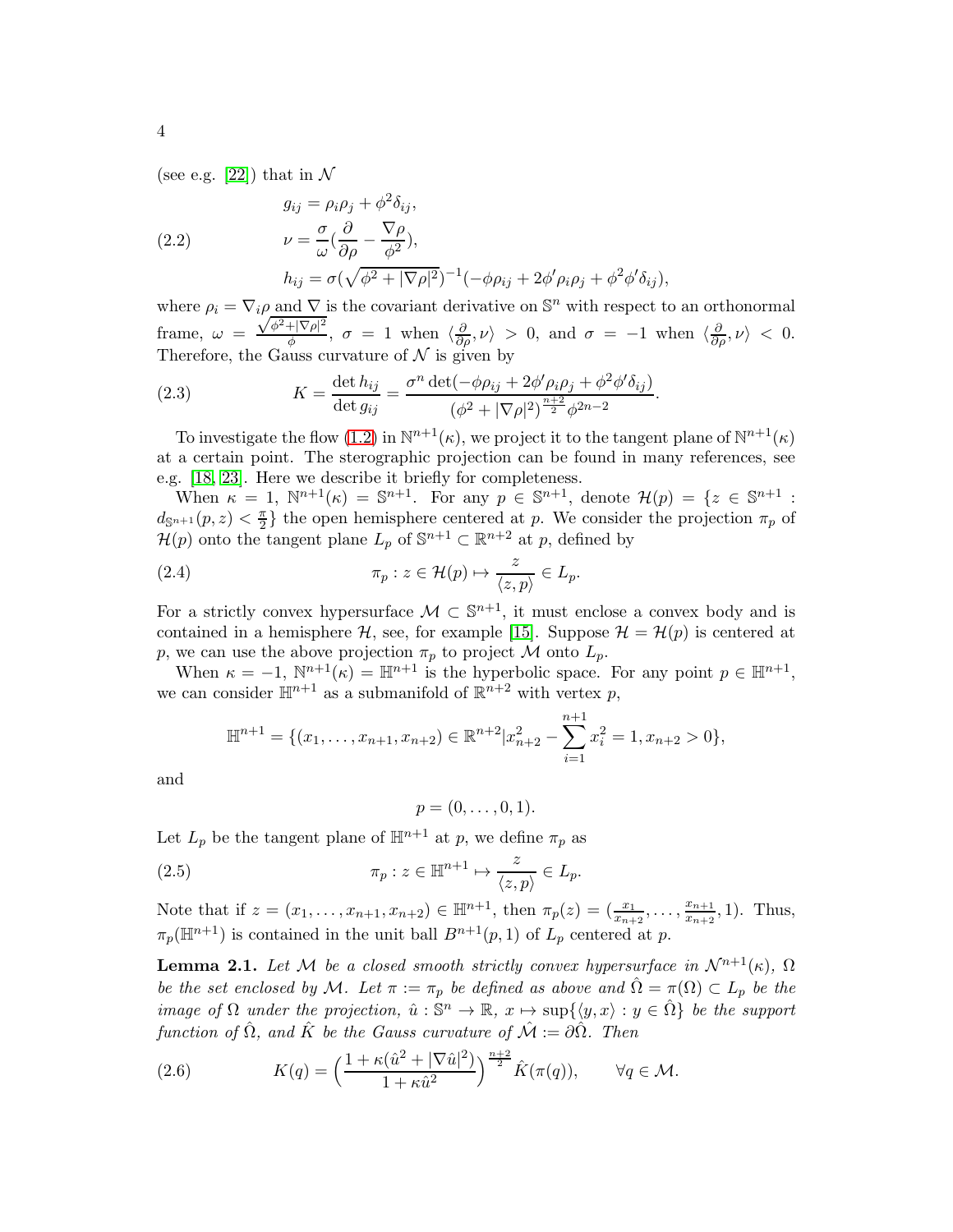where  $x \in \mathbb{S}^n$  is the unique point such that  $\pi(q) = \nabla u + ux$ .

*Proof.* For the case  $\kappa = 1$ , [\[23\]](#page-23-9) gives a detailed proof. We give a proof for the general case of space forms.

We identify the tangent plane  $L_p$  with  $\mathbb{R}^{n+1}$  and choose p as the origin of  $\mathbb{R}^{n+1}$ . Recall that  $\rho(q)$  is the geodesic distance from q to the origin, let r be the Euclidean distance from the origin. It is easy to see that

<span id="page-4-0"></span>(2.7) 
$$
r = \frac{\phi}{\phi'} = \begin{cases} \tan(\rho), & \kappa = 1; \\ \tanh(\rho), & \kappa = -1. \end{cases}
$$

Since M is strictly convex, we claim that the co-dimension of the set  $\mathcal{Z} = \{q' \in \mathcal{Z} : q' \in \mathcal{Z}\}$  $\mathcal{M}|u(q')=0$  is one. In fact, let  $\nabla^g$  denote the gradient of  $\mathcal{M}, \ \Phi(\rho) = \int_0^{\rho} \phi(s) ds$ , then  $\nabla_i^g$  $e_i^gu = h_i^j \nabla_j^g \Phi$  (see e.g. [\[22\]](#page-23-6)). If  $\nabla^g u = 0$ , then  $\nabla^g \Phi = 0$ . On the other hand,  $u^2 + |\nabla^g \Phi|^2 = \phi^2$ , so  $\{q' \in \mathcal{Z} | \nabla^g u(q') = 0\} = \{q' \in \mathcal{M} | \phi(q') = 0\}$ , i.e. a single point. If  $\nabla^g u \neq 0$ , then the set  $\{q' \in \mathcal{Z} | \nabla^g u(q') \neq 0\}$  is co-dimension one by the implicit function theorem. For  $q \in \mathcal{M} \setminus \mathcal{Z}$ , there is a neighbourhood  $\mathcal N$  of q in  $\mathcal M$  such that  $u > 0 \, (< 0)$  in N, and N can be represented as local radial graph. Moreover,  $\hat{u} > 0 \, (< 0$ ) in  $\hat{\mathcal{N}} = \pi(\mathcal{N})$  if and only if  $u > 0 \, (< 0$ ) in  $\mathcal{N}$ , and  $\hat{\mathcal{N}}$  can be represented as a radial graph in the polar coordinates of  $\mathbb{R}^{n+1}$  with origin p.

Similar to [\(2.2\)](#page-3-1) and [\(2.3\)](#page-3-2), we have in  $\hat{\mathcal{N}}$  that

(2.8)  
\n
$$
\hat{g}_{ij} = r_i r_j + r^2 \delta_{ij},
$$
\n
$$
\hat{\nu} = \frac{\sigma r}{\sqrt{r^2 + |\nabla r|^2}} (\frac{\partial}{\partial r} - \frac{\nabla r}{r^2}),
$$
\n
$$
\hat{h}_{ij} = \sigma (\sqrt{r^2 + |\nabla r|^2})^{-1} (-r r_{ij} + 2r_i r_j + r^2 \delta_{ij}),
$$

<span id="page-4-1"></span>(2.9) 
$$
\hat{K} = \frac{\det \hat{h}_{ij}}{\det \hat{g}_{ij}} = \frac{\sigma^n \det(-r r_{ij} + 2r_i r_j + r^2 \delta_{ij})}{(r^2 + |\nabla r|^2)^{\frac{n+2}{2}} r^{2n-2}},
$$

where  $\hat{g}_{ij}, \hat{\nu}, \hat{h}_{ij}$  and  $\hat{K}$  are the metric, the unit outer normal, the second fundamental form, and the Gauss curvature of  $\hat{\mathcal{M}}$  respectively.

On the other hand, by [\(2.7\)](#page-4-0) and the fact that  $\phi'^2 - \phi \phi'' = 1$ , we get

(2.10) 
$$
K = \frac{\sigma^n \det(-rr_{ij} + 2r_i r_j + r^2 \delta_{ij})}{r^{2n-2} (r^2 + \phi'^2 |\nabla r|^2)^{\frac{n+2}{2}}}.
$$

Moreover, since  $\phi(\rho) = \sinh(\rho)$  for  $\kappa = -1$ ,  $\phi(\rho) = \sin(\rho)$  for  $\kappa = 1$ , thus  $r^2 = \frac{\phi^2}{\phi'^2} =$  $\kappa(\frac{1}{\phi^{\prime 2}}-1)$ , i.e.

(2.11) 
$$
\phi'^2 = \frac{1}{1 + \kappa r^2}.
$$

Comparing this to [\(2.9\)](#page-4-1), we get

<span id="page-4-2"></span>(2.12) 
$$
\frac{K}{\hat{K}} = \left(\frac{r^2 + |\nabla r|^2}{r^2 + \frac{|\nabla r|^2}{1 + \kappa r^2}}\right)^{\frac{n+2}{2}}.
$$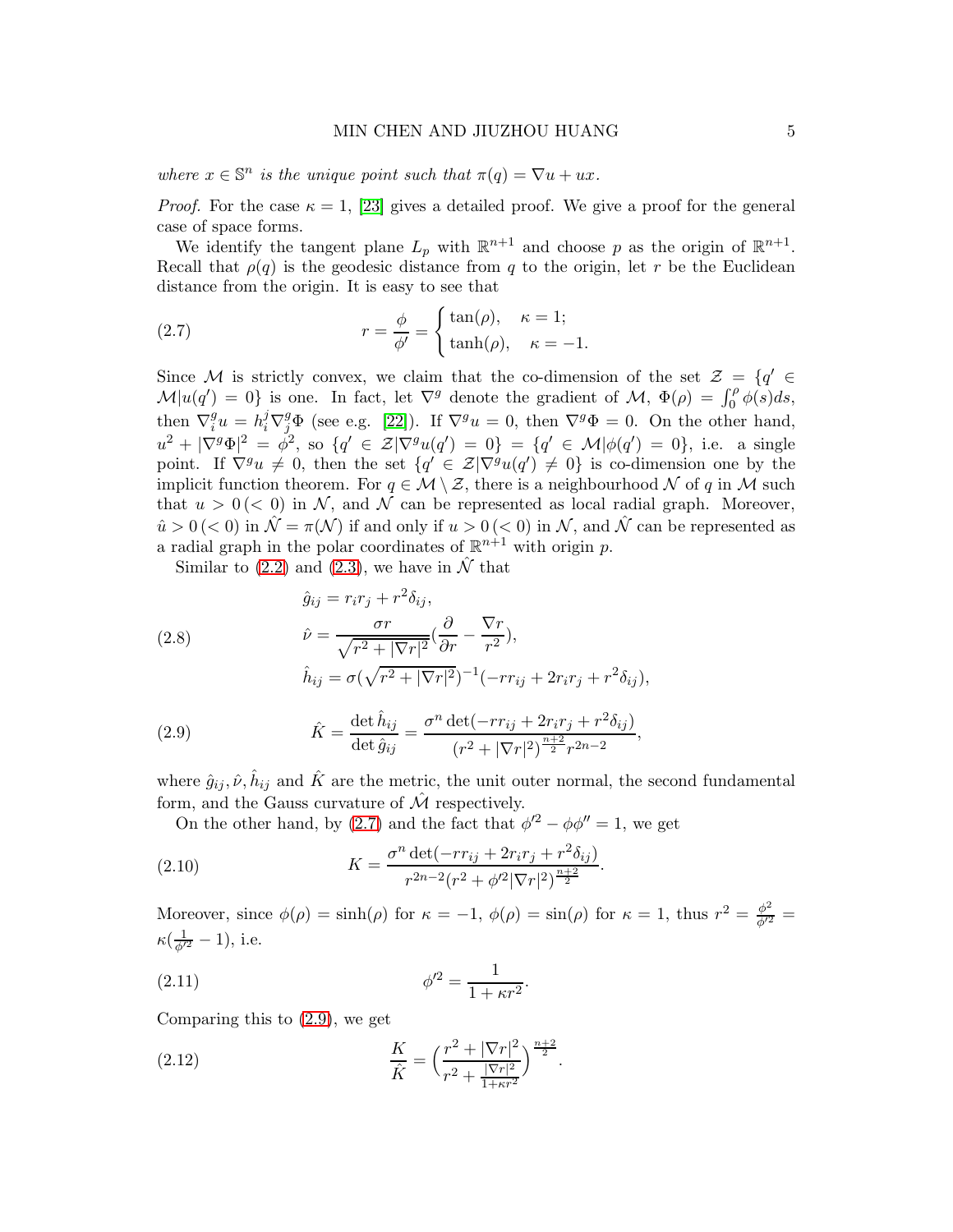It is well known that for  $x \in \mathbb{S}^n$ , x is an unit outer normal of hypersurface defined by  $\nabla \hat{u} + \hat{u}x \in \hat{\mathcal{N}}$ , thus

(2.13) 
$$
r^2 = \hat{u}^2 + |\nabla \hat{u}|^2,
$$

(2.14) 
$$
\hat{u}(x) = \langle r \frac{\partial}{\partial r}, \hat{\nu} \rangle = \frac{\sigma r^2}{\sqrt{r^2 + |\nabla r|^2}}.
$$

Plugging the above two equations into [\(2.12\)](#page-4-2), we get

(2.15) 
$$
\frac{K}{\hat{K}} = \left(\frac{1 + \kappa(\hat{u}^2 + |\nabla \hat{u}|^2)}{1 + \kappa \hat{u}^2}\right)^{\frac{n+2}{2}}.
$$

This proves [\(2.6\)](#page-3-0) for  $q \in \mathcal{M} \setminus \mathcal{Z}$ . Since  $\mathcal{M} \setminus \mathcal{Z}$  is dense in  $\mathcal{M}$ , (2.6) holds for  $q \in \mathcal{M}$ .  $\Box$ 

Let  $\tilde{X}(\tau)$  be a family of hypersurfaces evolving by the flow [\(1.2\)](#page-1-0). Suppose we can represent  $\tilde{X}(\tau)$  as  $\{(\tilde{\rho}(z,t)z,z)\}\)$  as a radial graph locally over  $\mathbb{S}^n$  in the polar coordinates with center  $p$ , then we obtain the scalar curvature flow equation (locally)

<span id="page-5-0"></span>(2.16) 
$$
\tilde{\rho}_t = -\tilde{K}^{\alpha}\tilde{\omega},
$$

where  $\tilde{\omega} = \frac{\sqrt{\phi(\tilde{\rho})^2 + |\nabla \tilde{\rho}|^2}}{\phi(\tilde{\rho})}$  $\frac{\partial f}{\partial \phi(\tilde{\rho})}$ .

Suppose that [\(1.2\)](#page-1-0) exists on  $[0, T^*)$ . Then we can project  $\tilde{X}(\tau)$  into  $L_{p_0}$  through the projection  $\pi_{p_0}$ , where  $p_0$  is the outer center of  $\tilde{X}(0)$ .

<span id="page-5-3"></span>**Lemma 2.2.** The image  $\hat{\tilde{X}}(\tau) := \pi_{p_0}(\tilde{X}(\tau))$  evolves by

<span id="page-5-1"></span>
$$
(2.17)\quad \hat{\tilde{X}}_{\tau} = -(1+\kappa|\hat{\tilde{X}}|^2)^{\frac{n+2}{2}\alpha+\frac{1}{2}}(1+\kappa\langle \hat{\tilde{X}}, \hat{\nu} \rangle^2)^{-\frac{n+2}{2}\alpha+\frac{1}{2}}\hat{\tilde{K}}^{\alpha}(x,\tau)\hat{\nu}, \qquad \tau \in [0,T^*),
$$

where  $\hat{\tilde{K}}$  and  $\hat{\nu}$  are the Gauss curvature and the unit outer normal of  $\hat{\tilde{X}}(\tau)$  respectively. The support function satisfies (2.18)

<span id="page-5-2"></span>
$$
\hat{\tilde{u}}_{\tau}(x,\tau) = -(1+\kappa(\hat{\tilde{u}}^2+|\nabla\hat{\tilde{u}}|^2))^{\frac{n+2}{2}\alpha+\frac{1}{2}}(1+\kappa\hat{\tilde{u}}^2)^{-\frac{n+2}{2}\alpha+\frac{1}{2}}\hat{K}^{\alpha}(x,\tau), \qquad \tau \in [0,T^*).
$$

*Proof.* Since  $\tilde{X}_0$  is strictly convex,  $\tilde{X}(\tau)$  will stay strictly convex on a short time interval [0,  $\delta$ ). Thus, there is a set  $\mathcal{Z}(\tau) \subset \tilde{X}(\tau)$  of measure zero, such that  $\tilde{X}(\tau)$  can be represented as local radial graph and [\(2.16\)](#page-5-0) holds on  $\tilde{X}(\tau) \setminus \mathcal{Z}(\tau)$ . Plugging [\(2.7\)](#page-4-0) into  $(2.16)$ , we get the evolution equation of  $\tilde{r}$ 

(2.19) 
$$
\tilde{r}_{\tau} = -\sqrt{(1 + \kappa \tilde{r}^2)^2 + \frac{|\nabla \tilde{r}|^2}{\tilde{r}^2}(1 + \kappa \tilde{r}^2)}\tilde{K}^{\alpha}
$$

holds in  $\tilde{X}(\tau) \setminus \mathcal{Z}(\tau)$  for  $\tau \in [0,\delta)$ .

Note that  $\frac{\hat{\tilde{u}}(x,\tau)_{\tau}}{\hat{\tilde{u}}} = \frac{\tilde{r}(z,\tau)_{\tau}}{\tilde{r}}$  $\frac{\pi}{r}$ , by Lemma [2.1,](#page-3-3) we obtain

$$
\hat{\tilde{u}}_{\tau}(x,\tau) = - (1 + \kappa(\hat{\tilde{u}}^2 + |\nabla \hat{\tilde{u}}|^2))^{\frac{n+2}{2}\alpha + \frac{1}{2}}(1 + \kappa \hat{\tilde{u}}^2)^{-\frac{n+2}{2}\alpha + \frac{1}{2}} \hat{K}^{\alpha}(x,\tau)
$$

holds in  $\tilde{X}(\tau) \setminus \mathcal{Z}(\tau)$  for  $\tau \in [0, \delta)$ . This is the evolution equation of the support funtion when the hypersurfaces evolve by [\(2.17\)](#page-5-1). By applying Lemma [3.3](#page-6-1) with  $T = \delta$ , we obtain the principal curvatures of  $\hat{\tilde{X}}$  have a uniform positive lower bound  $\varepsilon_0$  depending only on  $n, \alpha, \tilde{X}_0$ . This implies that  $\tilde{X}(\tau)$  is uniformly convex on  $[0, \delta]$ . Then repeating this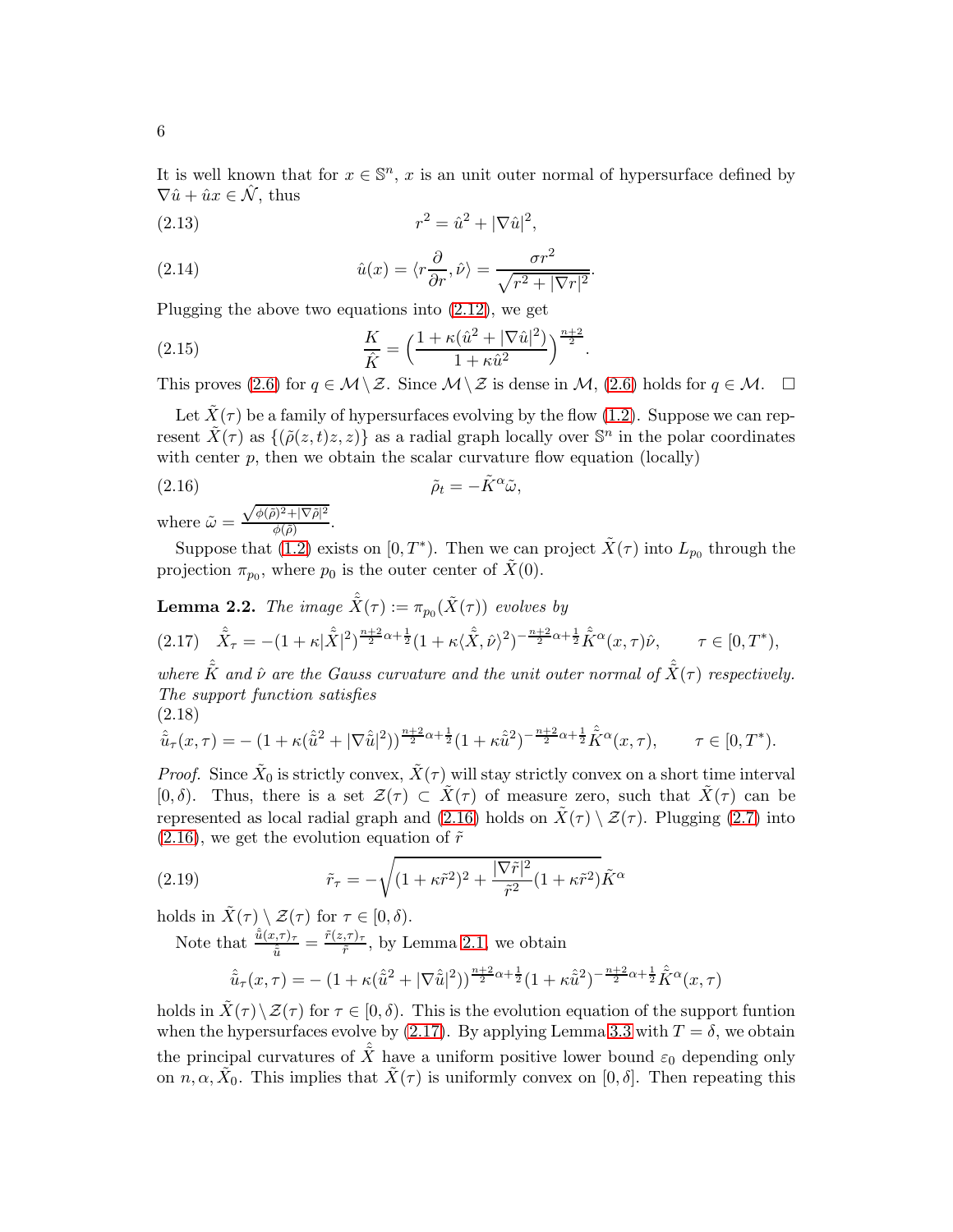process, [\(2.17\)](#page-5-1) and [\(2.18\)](#page-5-2) hold on  $\tilde{X}(\tau) \setminus \mathcal{Z}(\tau)$  for any  $\tau \in [0, T^*)$ . Since  $\mathcal{Z}(\tau)$  is of measure zero for any fixed  $\tau \in [0, T^*)$ , this finishes the proof.

## <span id="page-6-0"></span>3. Convergence to a point

In this section, we prove that the flow  $(1.2)$  converges to a point in finite time  $T^* > 0$ . This is proved by proving the image flow of its projection in  $\mathbb{R}^{n+1}$  converges to a point at  $T^*$ . More generally, we prove the following theorem.

<span id="page-6-3"></span>**Theorem 3.1.** Suppose  $\{\hat{X}(\tau)\}\subset\mathbb{R}^{n+1}$  is a family of hypersurfaces in  $\mathbb{R}^{n+1}$  evolving by

(3.1) 
$$
\hat{\tilde{X}}_{\tau} = -\psi(\langle \hat{\tilde{X}}, \hat{\nu} \rangle, x, \nabla \langle \hat{\tilde{X}}, \hat{\nu} \rangle) \hat{\tilde{K}}^{\alpha}(x, \tau) \hat{\nu},
$$

with  $\hat{\tilde{X}}(0) = \hat{\tilde{X}}_0$  strictly convex, where  $\hat{\tilde{K}}, \hat{\nu}$  are the Gauss curvature, and unit outer normal of  $\hat{X}$  respectively,  $\alpha > 0$  is a positive constant,  $\psi : (\mathbb{R} \times T \mathbb{S}^n) \to \mathbb{R}^n$  is a smooth function satisfying

<span id="page-6-2"></span>(3.2) 
$$
\frac{1}{A} \leq \psi \leq A,
$$

$$
\|\psi\|_{C^2} \leq A,
$$

for some positive constant  $A > 0$  as long as the flow [\(3.1\)](#page-6-0) exists. Then the flow (3.1) converges to a point in finite time  $T^* > 0$  with  $T^*$  depending only on  $n, \alpha, \hat{X}_0$  and A.

When we consider the flow [\(2.17\)](#page-5-1),  $\psi = (1 + \kappa |\mathring{\tilde{X}}|^2)^{\frac{n+2}{2}\alpha + \frac{1}{2}} (1 + \kappa \langle \mathring{\tilde{X}}, \mathring{\nu} \rangle^2)^{-\frac{n+2}{2}\alpha + \frac{1}{2}}$  is uniformly bounded from below, since the flow is contracting.

<span id="page-6-5"></span>Corollary 3.2. The flow [\(1.2\)](#page-1-0) converges to a point in finite time  $T^*$  with  $T^*$  depending only on  $\tilde{X}_0, n, \alpha$ .

*Proof.* Let  $p_0$  be the outer center of  $\tilde{X}_0$ , we consider the projection  $\pi_{p_0}$  of  $\tilde{X}(\tau)$  into  $L_{p_0}$ on  $[0, T^*)$ . By Lemma [2.2,](#page-5-3) the image  $\hat{\tilde{X}}(\tau) = \pi_{p_0}(\tilde{X}(\tau))$  will evolve by [\(2.17\)](#page-5-1), which is a special case of [\(3.1\)](#page-6-0) with  $\psi = (1 + \kappa |\hat{X}|^2)^{\frac{n+2}{2}\alpha + \frac{1}{2}} (1 + \kappa \langle \hat{X}, \hat{\nu} \rangle^2)^{-\frac{n+2}{2}\alpha + \frac{1}{2}}$ . We can check that  $\hat{\tilde{X}}_0$  is strictly convex and  $\psi$  satisfies [\(3.2\)](#page-6-2). By Theorem [3.1,](#page-6-3)  $\hat{\tilde{X}}(\tau)$  converges to a point  $\hat{q}$  in finite time  $T^* > 0$ . Thus,  $\pi_{p_0}^{-1}(\hat{X}(\tau))$  converges to the point  $\pi_{p_0}^{-1}(q)$ .  $\Box$ 

Next, we prove Theorem [3.1.](#page-6-3) Note that under the flow [\(3.1\)](#page-6-0), the support function  $\tilde{u}$  evolves by

<span id="page-6-4"></span>(3.3) 
$$
\hat{\tilde{u}}_{\tau} = -\psi(\hat{\tilde{u}}, x, \nabla \hat{\tilde{u}})\hat{K}^{\alpha}(x, \tau).
$$

<span id="page-6-1"></span>**Lemma 3.3.** Suppose  $\psi$  satisfies [\(3.2\)](#page-6-2), then under the flow [\(3.1\)](#page-6-0), there exists a constant  $\varepsilon_0 = \varepsilon_0(n, \alpha, A, \hat{\tilde{X}}_0) > 0$  such that the principal curvatures  $\hat{\tilde{\kappa}}_i$  of  $\hat{\tilde{X}}$  satisfies

(3.4) 
$$
\hat{\tilde{\kappa}}_i \geq \varepsilon_0, \qquad \tau \in [0, T],
$$

for any  $T < T^*$  fixed, where  $T^*$  is the maximal existence time of [\(3.1\)](#page-6-0).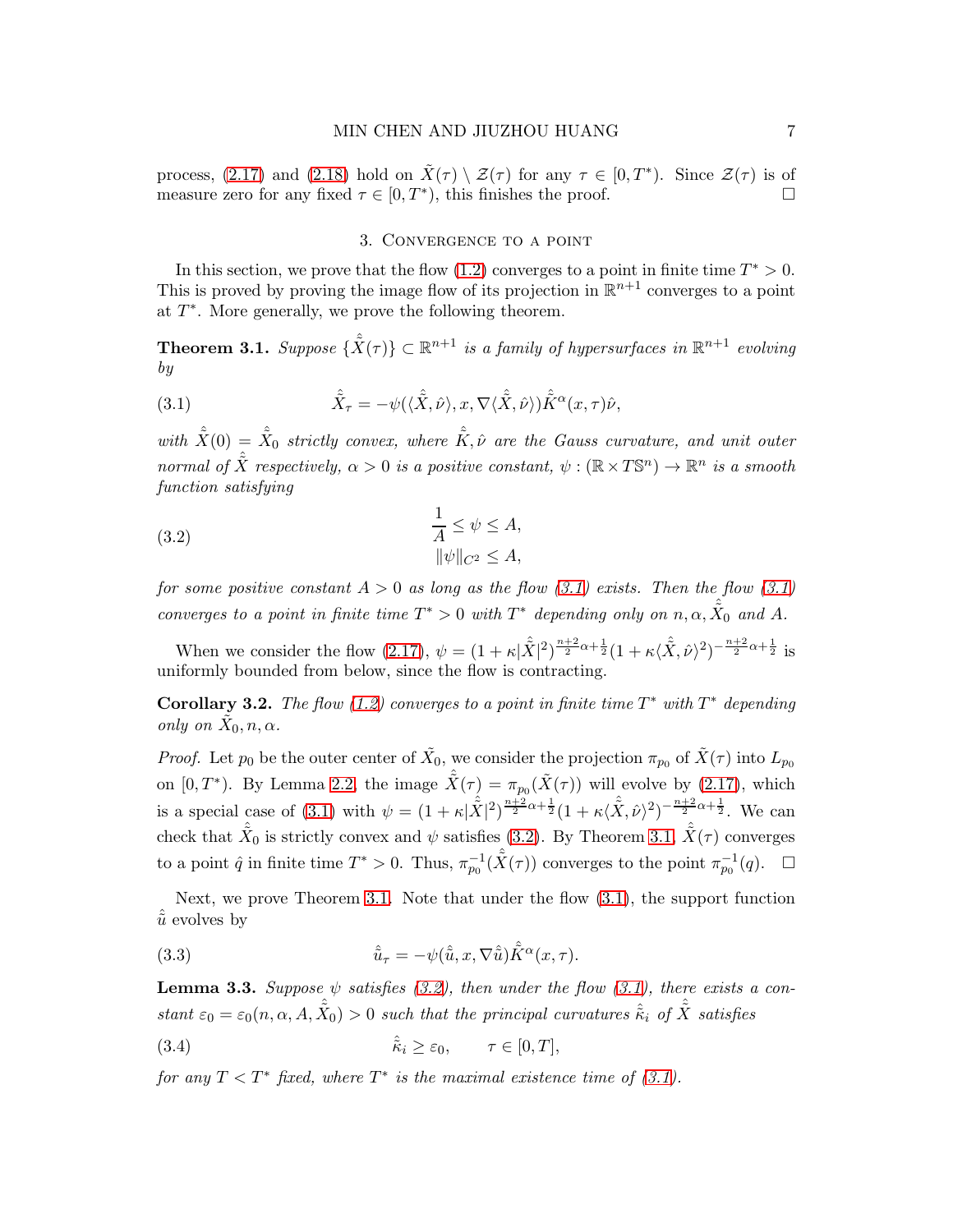*Proof.* In the following of the proof, we omit  $\hat{a}$  and use t instead of  $\tau$  for simplicity. Let  $(W_{ij}) = (u_{ij} + u\delta_{ij})$  be the inverse of the Weingarten matrix of X, whose eigenvalues  $(\lambda_1, \ldots, \lambda_n)$  are the principal radii of curvature of X. To prove the lower bound of  $\kappa_i$ , it suffices to prove the upper bound of  $\lambda(x,t) := \max_{i=1,\dots,n} \lambda_i(x,t)$ . We consider the function  $\bar{G}(x,t) := \log \lambda + \frac{L}{2}r^2$ , where  $L > 0$  is a large constant to be determined. Suppose the maximum of  $\bar{G}$  on  $\mathbb{S}^n \times [0,T]$  is attained at  $(x_0, t_0)$ , we choose a local orthonormal frame  $e_1, \ldots, e_n$  around  $x_0$  such that  $\{W_{ij}(x, t)\}\$ is diagonal at  $(x_0, t_0)$  and  $W_{11}(x_0, t_0) = \lambda_1(x_0, t_0) = \lambda(x_0, t_0)$ . Then the function

(3.5) 
$$
G(x,t) := \log W_{11}(x,t) + \frac{L}{2}r^2
$$

also attains its maximum at  $(x_0, t_0)$ . Let  $(W^{ij}) = (W_{ij})^{-1}$  be the inverse of  $(W_{ij})$ ,  $F^{pq} := \alpha \psi K^{\alpha} W^{pq}$ , then at  $(x_0, t_0)$ 

$$
W_{11,t} = (u_{11} + u)_t
$$
  
=  $- K^{\alpha} [\psi + \psi_u u_{11} + \psi_{u_i} u_{i11} + \psi_{x_1 x_1} + \psi_{uu} u_1^2 + \psi_{u_1 u_1} u_{11}^2 + 2 \psi_{x_1 u} u_1$   
+  $2 \psi_{x_1 u_1} u_{11} + 2 \psi_{uu_1} u_{11} u_1 - 2 \alpha W^{ii} W_{ii1} (\psi_{x_1} + \psi_u u_1 + \psi_{u_1} u_{11})$   
+  $\alpha^2 \psi (W^{ii} W_{ii1})^2 + \alpha \psi W^{ii} W^{jj} W_{ij1}^2 - \alpha \psi W^{ii} W_{ii,11}].$ 

Using the formula for commutating covariant derivatives on  $\mathbb{S}^n$ , we have at  $(x_0, t_0)$ ,

$$
W_{i11} = W_{11i},
$$
  
\n
$$
W_{ii,11} = W_{11,ii} + W_{ii} - W_{11},
$$

Thus

<span id="page-7-1"></span>
$$
W_{11,t} - F^{pp} W_{11,pp}
$$
  
=  $- K^{\alpha} [\psi + \psi_u W_{11} - \psi_u u + \psi_{u_i} W_{11i} - \psi_{u_1} u_1 + \psi_{x_1x_1} + \psi_{uu} u_1^2 + \psi_{u_1u_1} W_{11}^2$   
(3.6)  $- 2\psi_{u_1u_1} W_{11} u + \psi_{u_1u_1} u^2 + 2\psi_{x_1u} u_1 + 2\psi_{x_1u_1} W_{11} - 2\psi_{x_1u_1} u$   
 $+ 2\psi_{uu_1} W_{11} u_1 - 2\psi_{uu_1} u u_1 - 2\alpha W^{ii} W_{ii1} (\psi_{x_1} + \psi_u u_1 + \psi_{u_1} W_{11} - \psi_{u_1} u) + \alpha^2 \psi (W^{ii} W_{ii1})^2 + \alpha \psi W^{ii} W^{jj} W_{ij1}^2 + \alpha \psi W^{ii} (W_{11} - W_{ii})].$ 

On the other hand, we have at  $(x_0, t_0)$ 

$$
r_t^2 = 2uu_t + 2u_iu_{it} = -2K^{\alpha}[u\psi + \psi_{x_i}u_i + \psi_u|\nabla u|^2 + \psi_{u_i}u_{ii}u_i - \alpha\psi W^{pp}W_{ppi}u_i],
$$
  
\n
$$
(r^2)_{pp} = 2(W_{pi}u_i)_p = 2W_{ppi}u_i + 2W_{pp}^2 - 2uW_{pp},
$$

which implies

(3.7) 
$$
r_t^2 - F^{pp}(r^2)_{pp}
$$
  
=  $- 2K^{\alpha} [u\psi + \psi_{x_i} u_i + \psi_u |\nabla u|^2 + \psi_{u_i} u_{ii} u_i + \alpha \psi W^{pp} (W_{pp}^2 - uW_{pp})]$   
=  $- 2K^{\alpha} [(-n\alpha + 1)u\psi + \psi_{x_i} u_i + \psi_u |\nabla u|^2 + \psi_{u_i} u_{ii} u_i + \alpha \psi W_{pp}].$ 

By maximum principle, at  $(x_0, t_0)$ , we have

<span id="page-7-0"></span>(3.8) 
$$
W_{11i} = -\frac{L}{2}W_{11}(r^2)_i = -L W_{11} W_{ii} u_i,
$$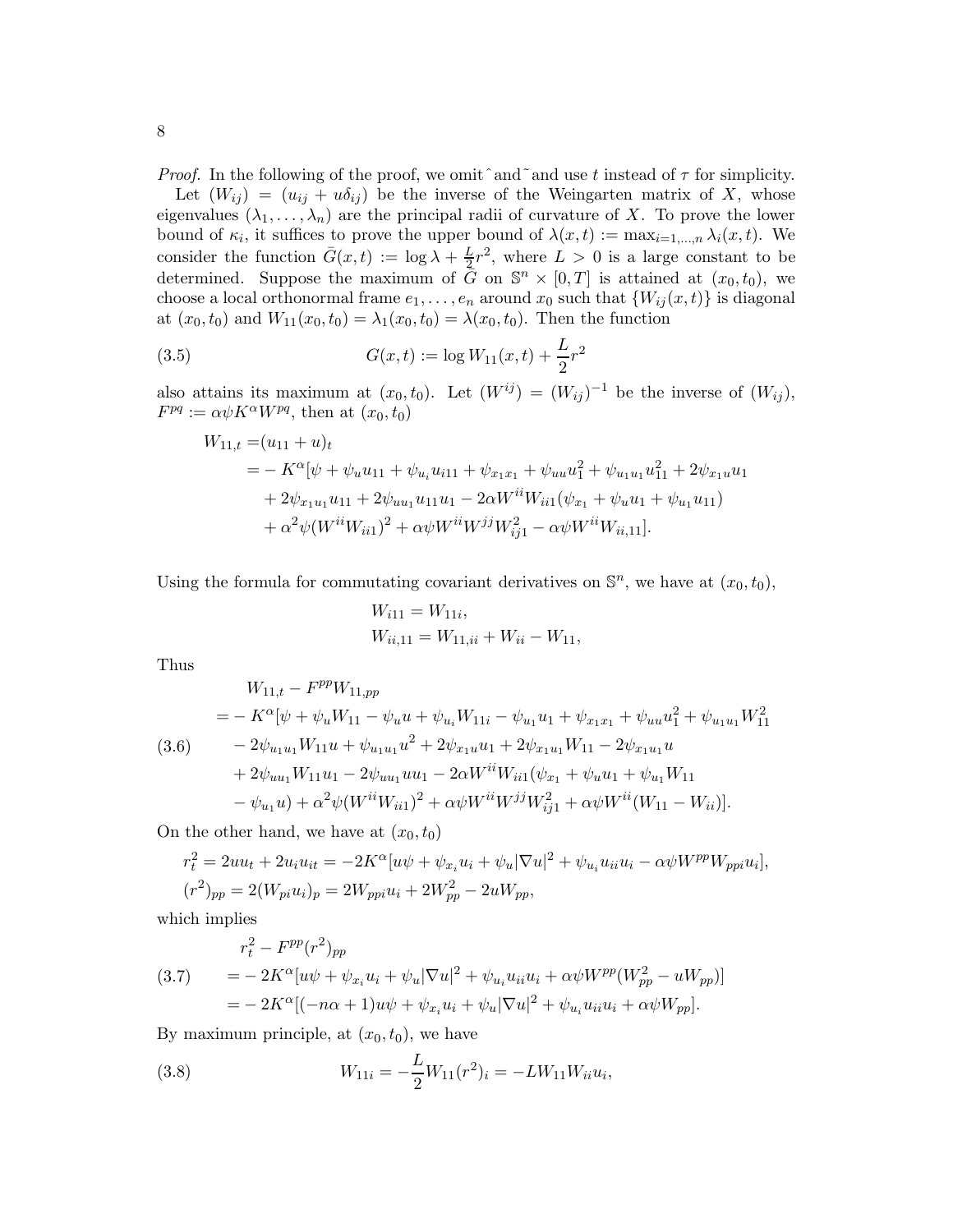and  
\n
$$
0 \leq G_t - F^{pp}G_{pp}
$$
\n
$$
= \frac{W_{11t} - F^{pp}W_{11,pp}}{W_{11}} + F^{pp}\frac{W_{11p}^2}{W_{11}^2} + \frac{L}{2}(r_t^2 - F^{pp}(r^2)_{pp})
$$
\n
$$
= -K^{\alpha}[\psi_{u_1u_1}W_{11} + \psi_{u_i}\frac{W_{11i}}{W_{11}} + \psi_u - 2\psi_{u_1u_1}u + 2\psi_{x_1u_1} + 2\psi_{uu_1}u_1
$$
\n
$$
+ \frac{1}{W_{11}}(\psi - \psi_u u - \psi_{u_1}u_1 + \psi_{x_1x_1} + \psi_{uu}u_1^2 + \psi_{u_1u_1}u^2 + 2\psi_{x_1u}u_1 - 2\psi_{x_1u_1}u - 2\psi_{uu_1}uu_1)
$$
\n
$$
- 2\alpha W^{ii}W_{ii1}(\psi_{u_1} + \frac{\psi_{x_1} + \psi_u u_1 - \psi_{u_1}u}{W_{11}}) + \alpha^2 \frac{\psi(W^{ii}W_{ii1})^2}{W_{11}} + \alpha \frac{\psi W^{ii}W^{jj}W_{ij}^2}{W_{11}}
$$
\n
$$
+ \alpha\psi W^{ii}(1 - \frac{W_{ii}}{W_{11}}) - \alpha\psi W^{pp}\frac{W_{11p}^2}{W_{11}^2} + (1 - n\alpha)Lu\psi + L\psi_{x_i}u_i + L\psi_u|\nabla u|^2
$$
\n
$$
+ L\psi_{u_i}W_{ii}u_i - L\psi_{u_i}u_{ii} + \alpha L\psi W_{pp}]
$$
\n
$$
\leq - K^{\alpha}[-C(n, \alpha, A, L, X_0) + \psi_{u_1u_1}W_{11} - L\psi_{u_i}W_{ii}u_i - 2\alpha W^{ii}W_{ii1}(\psi_{u_1} + \frac{\psi_{x_1} + \psi_u u_1 - \psi_{u_1}u}{W_{11}}) + \alpha^2 \frac{\psi(W^{ii}W_{ii1})^2}{W_{11}} + \alpha\psi W^{ii}W_{pp}]
$$

where we use [\(3.8\)](#page-7-0), [\(3.2\)](#page-6-2) and the fact that  $u^2 \le u^2 + |\nabla u|^2 \le C(X_0)$  in the last step since the flow is contracting. By Cauchy Schwartz inequality,

$$
G_{t} - F^{pp}G_{pp}
$$
  
\n
$$
\leq -K^{\alpha}[-C(n, \alpha, A, L, X_{0}) + (\psi_{u_{1}u_{1}} - C(n, \alpha, A, X_{0}))W_{11}
$$
  
\n
$$
+ \alpha \frac{\psi W^{ii} W^{jj} W^{2}_{ij1}}{W_{11}} - \alpha \psi W^{pp} \frac{W^{2}_{11p}}{W_{11}^{2}} + \alpha L \psi W_{pp}]
$$
  
\n(3.9)  
\n
$$
\leq -K^{\alpha}[-C(n, \alpha, A, L, X_{0}) + (\psi_{u_{1}u_{1}} - C(n, \alpha, A, X_{0}))W_{11}
$$
  
\n
$$
+ \alpha \frac{\psi W^{ii} W^{11} W^{2}_{11i}}{W_{11}} - \alpha \psi W^{pp} \frac{W^{2}_{11p}}{W_{11}^{2}} + \alpha L \psi W_{pp}]
$$
  
\n
$$
\leq -K^{\alpha}[-C(n, \alpha, A, L, X_{0}) - C(n, \alpha, A, X_{0})W_{11} + \alpha L \psi W_{11}].
$$

Since  $\psi \geq \frac{1}{A} > 0$  is bounded from below by [\(3.2\)](#page-6-2), we can take  $L \geq C_1(n, \alpha, A, X_0)$ sufficiently large such that  $W_{11} \leq C_2(n, \alpha, A, X_0)$ . This implies that (3.10)  $\lambda(x, t) \le C_2(n, \alpha, A, X_0).$ 

<span id="page-8-0"></span>**Lemma 3.4.** For any smooth, strictly convex solution  $\{\hat{X}(\tau)\}_{[0,T]}$  of equation (3.[1\)](#page-6-0) *with*  $R_$  ≤  $r_-(\hat{X}(\tau))$  ≤  $r_+(\hat{X}(\tau))$  ≤  $R_+$  *for*  $\tau \in [0, T]$ , (3.11)  $\max_{\tau \leq T, x \in \mathbb{S}^n} \psi \hat{K}^{\alpha} \leq \max \{ C(\alpha, n, \hat{X}_0, A) \frac{R_+}{R^{1+r}} \}$  $R_{-}^{1+n\alpha}$  $,\max_{x\in\mathbb{S}^n}\psi\hat{\tilde{K}}^\alpha(x,0)R_+\}.$ 

 $\Box$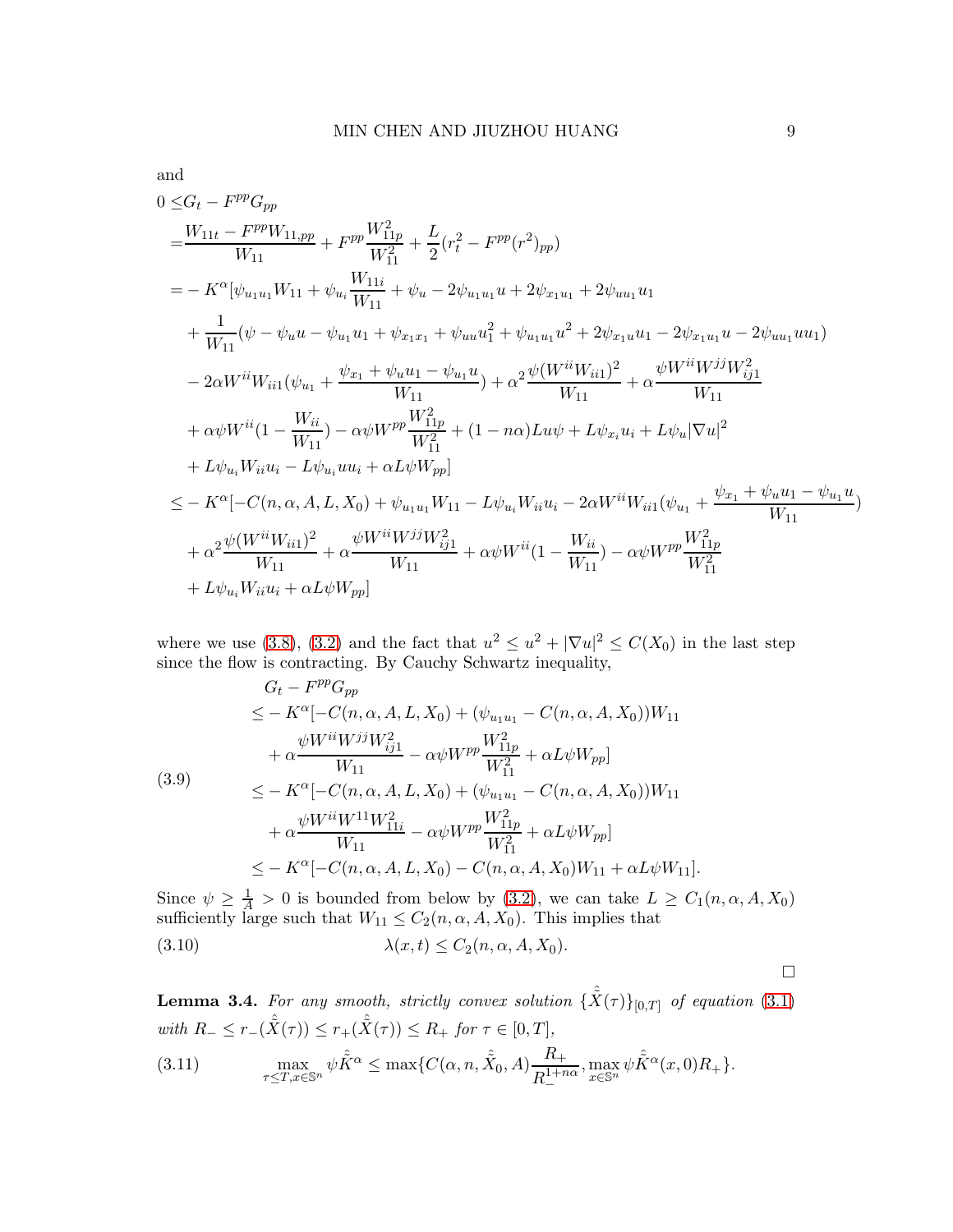*Proof.* In the following, we omit  $\hat{a}$  and  $\hat{a}$  and use t instead of  $\tau$  for simplicity. Let  $\sigma_n$ be the *n*-th elementary symmetric function with  $\sigma_n(W) = K^{-1}$ . From the evolution equation [\(3.3\)](#page-6-4), we obtain

(3.12) 
$$
\frac{\partial}{\partial t}W_{kl} = -((\psi \sigma_n^{-\alpha})_{kl} + \delta_{kl}\psi \sigma_n^{-\alpha}).
$$

There exist a point  $z_0 \in \text{Int}(\Omega(T))$  such that  $u_{z_0}(x,T) := u(x,T) - \langle z_0, x \rangle > \frac{R_-}{2}$  $rac{1}{2}$ . Setting  $q = \frac{\psi \sigma_n^{-\alpha}}{R}$  $u_{z_0} - \frac{R_{-}}{2}$ , this implies

$$
\frac{\partial}{\partial t}(\psi \sigma_n^{-\alpha}) = \alpha \psi(u_{z_0} - \frac{R_-}{2}) \sigma_n^{-(\alpha+1)} \sigma_n^{kl} q_{kl} + 2\alpha \psi \sigma_n^{-(\alpha+1)} \sigma_n^{kl} q_k(u_{z_0})_l \n+ \alpha \psi \sigma_n^{-(\alpha+1)} \sigma_n^{kl} ((u_{z_0})_{kl} + \delta_k^l u_{z_0}) q - \frac{\alpha R_-}{2} \psi \sigma_n^{-(\alpha+1)} H q + \sigma_n^{-\alpha} \psi_t,
$$

where H is the mean curvature. Since  $M_t$  is shrinking we have  $\Omega(T) \subset \Omega(t)$  for any  $t < T$ , then we obtain  $u_{z_0}(x, t) > \frac{R_-}{2}$  $\frac{k}{2}$  for all  $(x, t) \in \mathbb{S}^n \times [0, T]$ . Since  $W_{kl} = u_{kl} + \delta^l_k u =$  $(u_{z_0})_{kl} + \delta_k^l u_{z_0}$ , we obtain

$$
\frac{\partial}{\partial t}q = -\frac{u_{tt}}{u_{z_0} - \frac{R_-}{2}} + \frac{u_t(u_{z_0})_t}{(u_{z_0} - \frac{R_-}{2})^2}
$$
\n
$$
= -\frac{(-\psi \sigma_n^{-\alpha})_t}{u_{z_0} - \frac{R_-}{2n}} + q^2
$$
\n
$$
= \alpha \psi \sigma_n^{-(\alpha+1)} \sigma_n^{kl} q_{kl} + \frac{2\alpha \psi \sigma_n^{-(\alpha+1)} \sigma_n^{kl} q_k (u_{z_0})_l}{u_{z_0} - \frac{R_-}{2}}
$$
\n
$$
+ q^2 (1 + \alpha n - \frac{R_-}{2} \alpha H) + \frac{\sigma_n^{-\alpha} \psi_t}{u_{z_0} - \frac{R_-}{2}},
$$

where  $H \geq n \sigma_n^{-\frac{1}{n}}$ .

$$
\frac{\partial}{\partial t}\psi = \psi_u q(\frac{R_-}{2} - u_{z_0}) + \psi_{u_k} q_k(\frac{R_-}{2} - u_{z_0}) - \psi_{u_k} q(u_{z_0})_k.
$$

At the maximum point  $(x_0, t_0)$  of q, we obtain

$$
q^{2}(1 + \alpha n - \frac{\alpha R_{-}H}{2} + \frac{\psi_{u}}{\psi}(\frac{R_{-}}{2} - u_{z_{0}}) - \frac{\psi_{u_{k}}(u_{z_{0}})_{k}}{\psi})
$$
  

$$
\leq q^{2}(1 + n\alpha - C(n, \alpha)R_{-}(\frac{u_{z_{0}} - \frac{R_{-}}{2}}{\psi})_{n\alpha}^{\frac{1}{n\alpha}} q^{\frac{1}{n\alpha}} + C(X_{0}, A))
$$
  

$$
\leq q^{2}(C(\alpha, n, X_{0}, A) - C(\alpha, n, A)R_{-}^{1 + \frac{1}{n\alpha}} q^{\frac{1}{n\alpha}}).
$$

Hence,

$$
\max_{t \leq T, x \in \mathbb{S}^n} q(x, t) = q(x_0, t_0) \leq \max\{\frac{C(\alpha, n, X_0, A)}{R^{1+n\alpha}}, \max_{x \in \mathbb{S}^n} q(x, 0)\}.
$$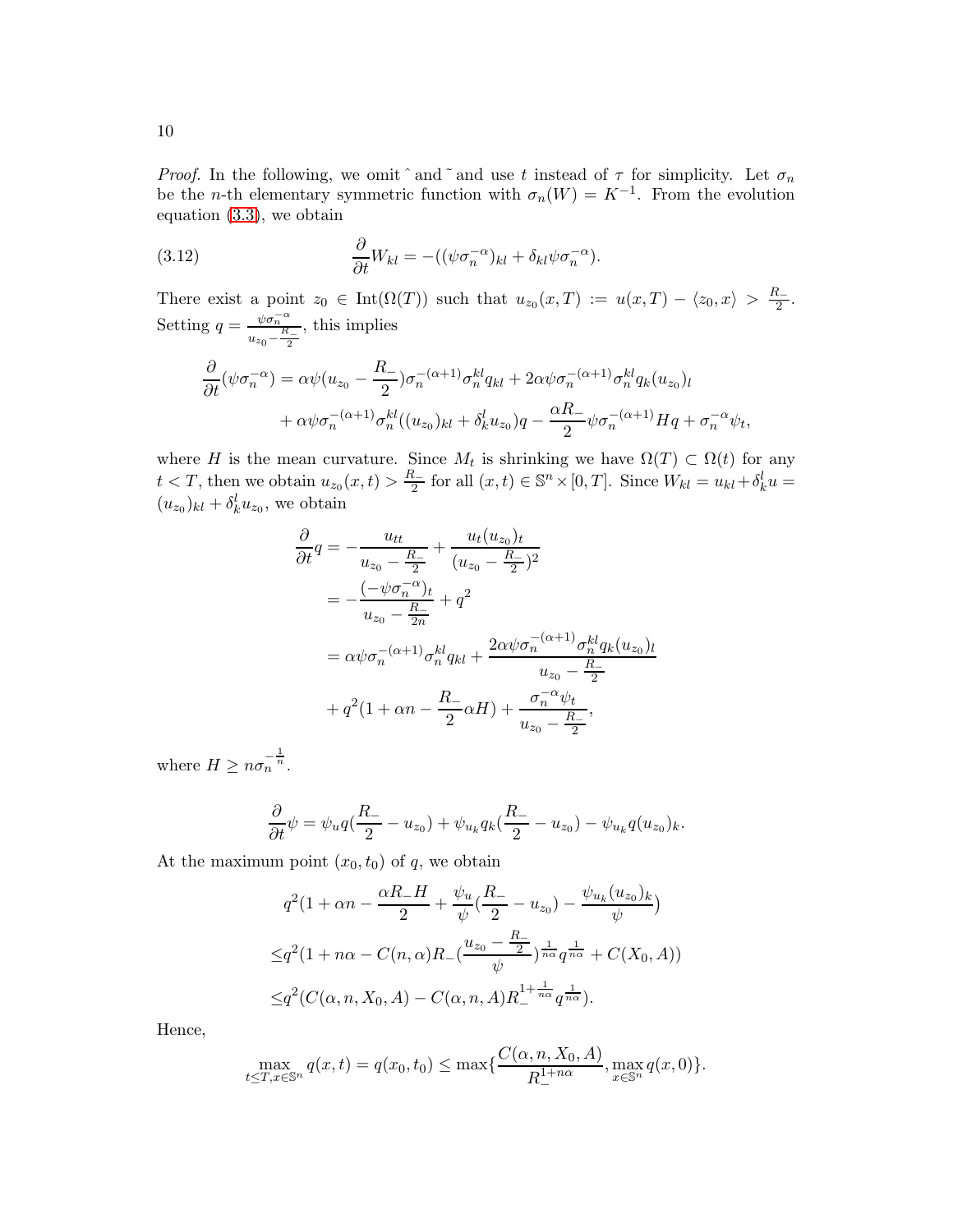That is,

$$
\max_{t \leq T, x \in \mathbb{S}^n} \psi \sigma_n^{-\alpha} = \max_{t \leq T, x \in \mathbb{S}^n} \left( q(x, t) (u(x, t) - \frac{R_-}{2}) \right)
$$
\n
$$
\leq \max \{ C(\alpha, n, X_0, A) \frac{R_+}{R_-^{1 + n\alpha}}, \max_{x \in \mathbb{S}^n} \psi \sigma_n^{-\alpha}(x, 0) R_+ \}.
$$

Proof of Theorem [3.1.](#page-6-3) Since  $\hat{X}(\tau)$  is a contracting flow,  $|\hat{u}|_{C^0} \leq C(\hat{X}_0)$ . Since  $\hat{X}$  is strictly convex, the  $C^0$  estimate implies the  $C^1$  estimate of  $\hat{u}$ . By the definition of  $T^*$ ,  $r_+ \geq \varepsilon > 0$  on  $[0, T]$  for any  $T < T^*$ . On the other hand, due to Lemma 2.2 in [\[12\]](#page-22-11) and Lemma [3.3,](#page-6-1) we have

<span id="page-10-0"></span>(3.13) 
$$
r_{+}^{2} \leq C(n, \alpha, A, \hat{X}_{0})r_{-},
$$

as long as the flow exists. By [\(3.13\)](#page-10-0), Lemma [3.3](#page-6-1) and Lemma [3.4](#page-8-0)

(3.14) 
$$
\|\hat{\tilde{u}}(x,\tau)\|_{C^2(\mathbb{S}^n\times[0,T])}\leq C(n,\alpha,A,\hat{\tilde{X}}_0,\varepsilon).
$$

Since equation [\(3.3\)](#page-6-4) is a concave parabolic equation, by Krylov-Safanov's theorem and the standard theory on parabolic equations, this implies that  $\hat{X}(\tau)$  is smooth on [0, T]. Thus,  $\lim_{\tau \to T^*} r_- = \lim_{\tau \to T^*} r_+ = 0$ . That is,  $\hat{X}(\tau)$  converges to a point  $\hat{q}$  as  $\tau \to T^*$ . Set the initial value of the flow [\(3.1\)](#page-6-0) to be the boundary of the outer ball of  $\hat{\tilde{X}}_0$ , then the solution will be a family of geodesic spheres with radii  $\{\tilde{r}(\tau)\}\$  satisfying the ODE

(3.15) 
$$
\frac{\partial \tilde{r}}{\partial \tau} = -\frac{\psi}{\tilde{r}^{n\alpha}} \le -\frac{1}{A\tilde{r}^{n\alpha}},
$$

which converges to zero in finite time. By comparison principle,  $\hat{X}(\tau)$  will converge to a point in finite time.

## 4. the rescaled flow

The un-normalized flow [\(1.2\)](#page-1-0) converges to a point  $q_0 \in \mathbb{N}^{n+1}(\kappa)$  as  $\tau \to T^*$  by Corollary [3.2.](#page-6-5) For  $\kappa = 1$  and sufficiently small  $\delta_1$ ,  $\tilde{X}(\tau)$  is contained in the open hemisphere  $\mathcal{H}(q_0)$  when  $\tau \in [T^* - \delta_1, T^*]$ . We consider a new geodesic polar coordinate centered at  $q_0$  and use the new projection  $\pi_{q_0}$  of  $\tilde{X}(\tau)$  for  $\tau \in [T^* - \delta_1, T^*]$  onto the hyperplane of  $\mathbb{R}^{n+2}$  which is tangent to  $\mathbb{N}^{n+1}(\kappa)$  at  $q_0$ . We re-scale  $\hat{X}(\tau)$  to keep the enclosed volume fixed. Let  $\hat{X}(x,t) = e^{t} \hat{\tilde{X}}(x,\tau)$ , we have (4.1)

$$
\hat{X}_t(x,t) = \hat{X}(x,t) + e^{t\hat{X}_\tau(x,\tau)\tau'(t)} \n= \hat{X}(x,t) - e^{(n\alpha+1)t}\tau'(t)(1+\kappa|\hat{X}|^2)^{\frac{n+2}{2}\alpha+\frac{1}{2}}(1+\kappa|\langle \hat{X}, \hat{\nu} \rangle|^2)^{-\frac{n+2}{2}\alpha+\frac{1}{2}}\hat{K}^\alpha \n= \hat{X}(x,t) - e^{(n\alpha+1)t}\tau'(t)(1+\kappa\frac{|\hat{X}|^2}{e^{2t}})^{\frac{n+2}{2}\alpha+\frac{1}{2}}(1+\kappa\frac{|\langle \hat{X}, \hat{\nu} \rangle|^2}{e^{2t}})^{-\frac{n+2}{2}\alpha+\frac{1}{2}}\hat{K}^\alpha,
$$

and the corresponding support function evolves by

(4.2) 
$$
\hat{u}_t = \hat{u} - e^{(n\alpha+1)t} \tau'(t) \left(1 + \kappa \frac{\hat{r}^2}{e^{2t}}\right)^{\frac{n+2}{2}\alpha + \frac{1}{2}} \left(1 + \kappa \frac{\hat{u}^2}{e^{2t}}\right)^{-\frac{n+2}{2}\alpha + \frac{1}{2}} \hat{K}^{\alpha}.
$$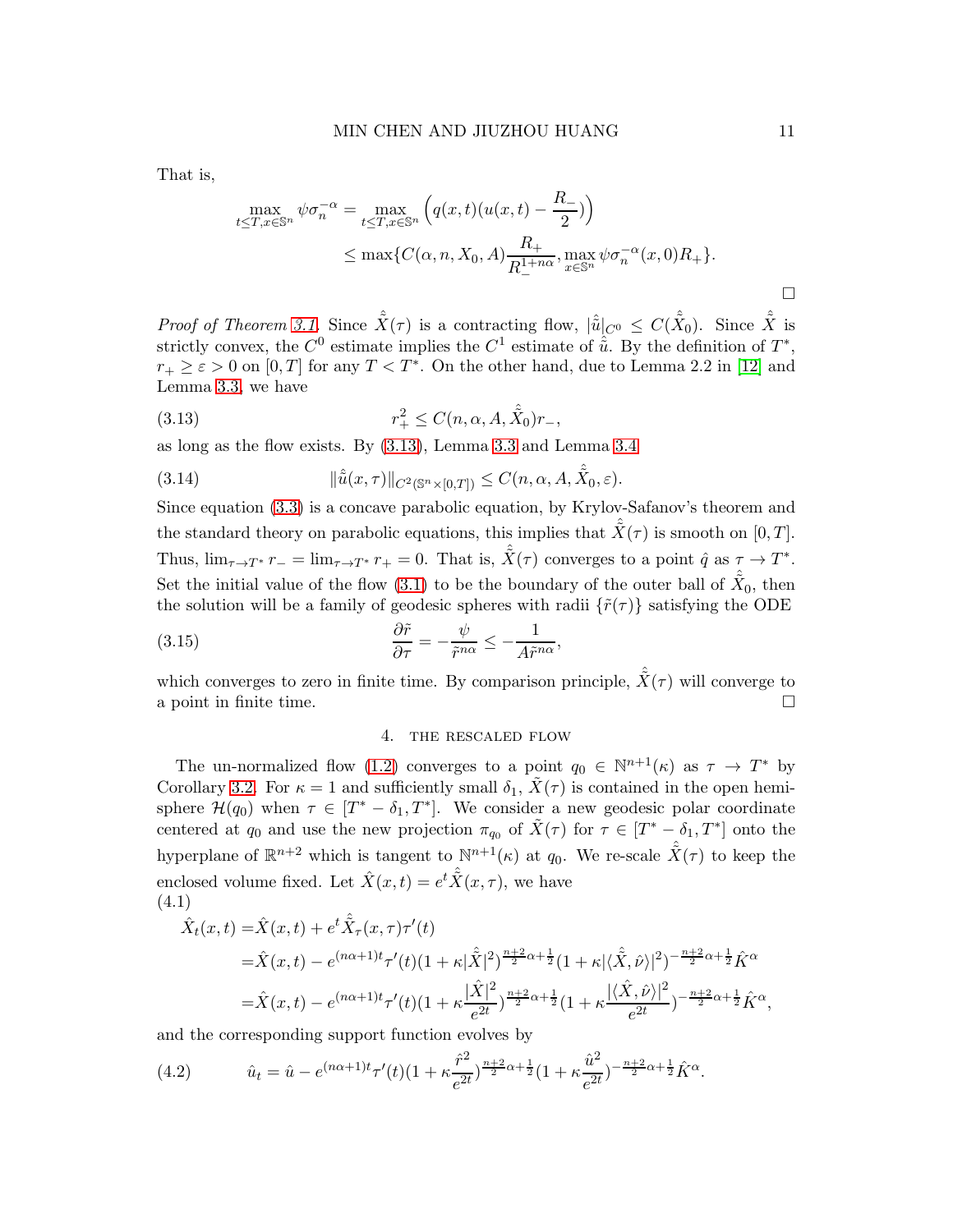Since

$$
\frac{d\text{Vol}(\hat{\Omega})}{dt} = \int_{\mathbb{S}^n} \hat{u}_t \sigma_n d\theta
$$
  
= 
$$
\int_{\mathbb{S}^n} \hat{u} \sigma_n d\theta - \tau'(t) e^{(n\alpha + 1)t} \int_{\mathbb{S}^n} (1 + \kappa \frac{\hat{r}^2}{e^{2t}})^{\frac{n+2}{2}\alpha + \frac{1}{2}} (1 + \kappa \frac{\hat{u}^2}{e^{2t}})^{-\frac{n+2}{2}\alpha + \frac{1}{2}} \hat{K}^{\alpha - 1} d\theta.
$$
  
We obtain

We obtain

(4.3)

$$
\tau'(t) = \frac{\int_{\mathbb{S}^n} \hat{u}\sigma_n d\theta}{e^{(n\alpha+1)t} \int_{\mathbb{S}^n} \left(1 + \kappa \frac{\hat{r}^2}{e^{2t}}\right)^{\frac{n+2}{2}\alpha + \frac{1}{2}} \left(1 + \kappa \frac{\hat{u}^2}{e^{2t}}\right)^{-\frac{n+2}{2}\alpha + \frac{1}{2}} \hat{K}^{\alpha-1} d\theta} = \frac{(n+1)|\hat{\tilde{\Omega}}(\tau)|}{\frac{d|\hat{\tilde{\Omega}}(\tau)|}{d\tau}},
$$

that is

<span id="page-11-1"></span>(4.4) 
$$
t = \frac{1}{n+1} \log \left( \frac{|B(1)|}{|\hat{\Omega}(\tau)|} \right),
$$

where  $B(1)$  denotes the unit ball in  $\mathbb{R}^{n+1}$ . Note that  $|\hat{\tilde{\Omega}}(\tau)|$  approaches zero as  $\tau$ approaches  $T^*$ , and consequently t approaches infinity as  $\tau$  approaches  $T^*$  and the solution  $\ddot{X}(x,t)$  exists for all positive time. We get

<span id="page-11-2"></span>
$$
(4.5) \quad \hat{X}_t(x,t) = \hat{X}(x,t) - \frac{\left(1 + \kappa \frac{|\hat{X}|^2}{e^{2t}}\right)^{\frac{n+2}{2}\alpha + \frac{1}{2}} \left(1 + \kappa \frac{\langle \hat{X}, \hat{\nu} \rangle^2}{e^{2t}}\right)^{-\frac{n+2}{2}\alpha + \frac{1}{2}} \hat{K}^{\alpha}}{\int_{\mathbb{S}^n} \left(1 + \kappa \frac{|\hat{X}|^2}{e^{2t}}\right)^{\frac{n+2}{2}\alpha + \frac{1}{2}} \left(1 + \kappa \frac{\langle \hat{X}, \hat{\nu} \rangle^2}{e^{2t}}\right)^{-\frac{n+2}{2}\alpha + \frac{1}{2}} \hat{K}^{\alpha - 1} d\theta} \hat{\nu},
$$

with initial value  $\hat{X}_0 = \left(\frac{B(1)}{\hat{B}(T)^2}\right)$  $|\hat{\tilde{\Omega}}(T^*-\delta_1)|$  $\int_0^{\frac{1}{n+1}} \pi_{q_0}(\tilde{X}_{T^*-\delta_1})$ . The support function satisfies

<span id="page-11-0"></span>(4.6)  

$$
\hat{u}_t = \hat{u} - \frac{\left(1 + \kappa \frac{\hat{r}^2}{e^{2t}}\right)^{\frac{n+2}{2}\alpha + \frac{1}{2}}(1 + \kappa \frac{\hat{u}^2}{e^{2t}})^{-\frac{n+2}{2}\alpha + \frac{1}{2}}\hat{K}^{\alpha}}{f_{\mathbb{S}^n}(1 + \kappa \frac{\hat{r}^2}{e^{2t}})^{\frac{n+2}{2}\alpha + \frac{1}{2}}(1 + \kappa \frac{\hat{u}^2}{e^{2t}})^{-\frac{n+2}{2}\alpha + \frac{1}{2}}\hat{K}^{\alpha - 1}d\theta}
$$

$$
= \hat{u} - \frac{\psi \hat{K}^{\alpha}}{f_{\mathbb{S}^n} \psi \hat{K}^{\alpha - 1}d\theta},
$$

with initial value  $\hat{u}_0 = \langle \hat{X}_0, \hat{\nu} \rangle$ ,  $\psi = (1 + \kappa \frac{\hat{r}^2}{e^{2t}})$  $\frac{\hat{r}^2}{e^{2t}}\big)^{\frac{n+2}{2}\alpha+\frac{1}{2}}(1+\kappa\frac{\hat{u}^2}{e^{2t}})$  $\frac{\hat{u}^2}{e^{2t}}$  $-\frac{n+2}{2}\alpha + \frac{1}{2}$ .

4.1. Entropy. [\[7\]](#page-22-6) defined an 'entropy' functional by

(4.7) 
$$
\mathcal{E}_{\alpha}(\Omega) := \sup_{z_0 \in \Omega} \mathcal{E}_{\alpha}(\Omega, z_0),
$$

where

(4.8) 
$$
\mathcal{E}_{\alpha}(\Omega, z_0) = \begin{cases} \frac{\alpha}{\alpha - 1} (\log \int_{\mathbb{S}^n} u_{z_0}^{1 - \frac{1}{\alpha}} d\theta), & \alpha \neq 1; \\ \int_{\mathbb{S}^n} \log u_{z_0} d\theta, & \alpha = 1, \end{cases}
$$

where  $u_{z_0}(x) := \sup_{z \in \Omega} \langle z - z_0, x \rangle$  is the support function in direction x with respect to  $z_0$ . By Lemma 2.5 in [\[7\]](#page-22-6), there exists a unique point  $z_e \in \text{Int}(\Omega)$  such that  $\mathcal{E}_{\alpha}(\Omega)$  =  $\mathcal{E}_{\alpha}(\Omega, z_e)$  if  $\Omega$  is a bounded convex domain with  $\text{Int}(\Omega) \neq \emptyset$ .  $z_e$  is called the 'entropy point' of  $Ω$ .

12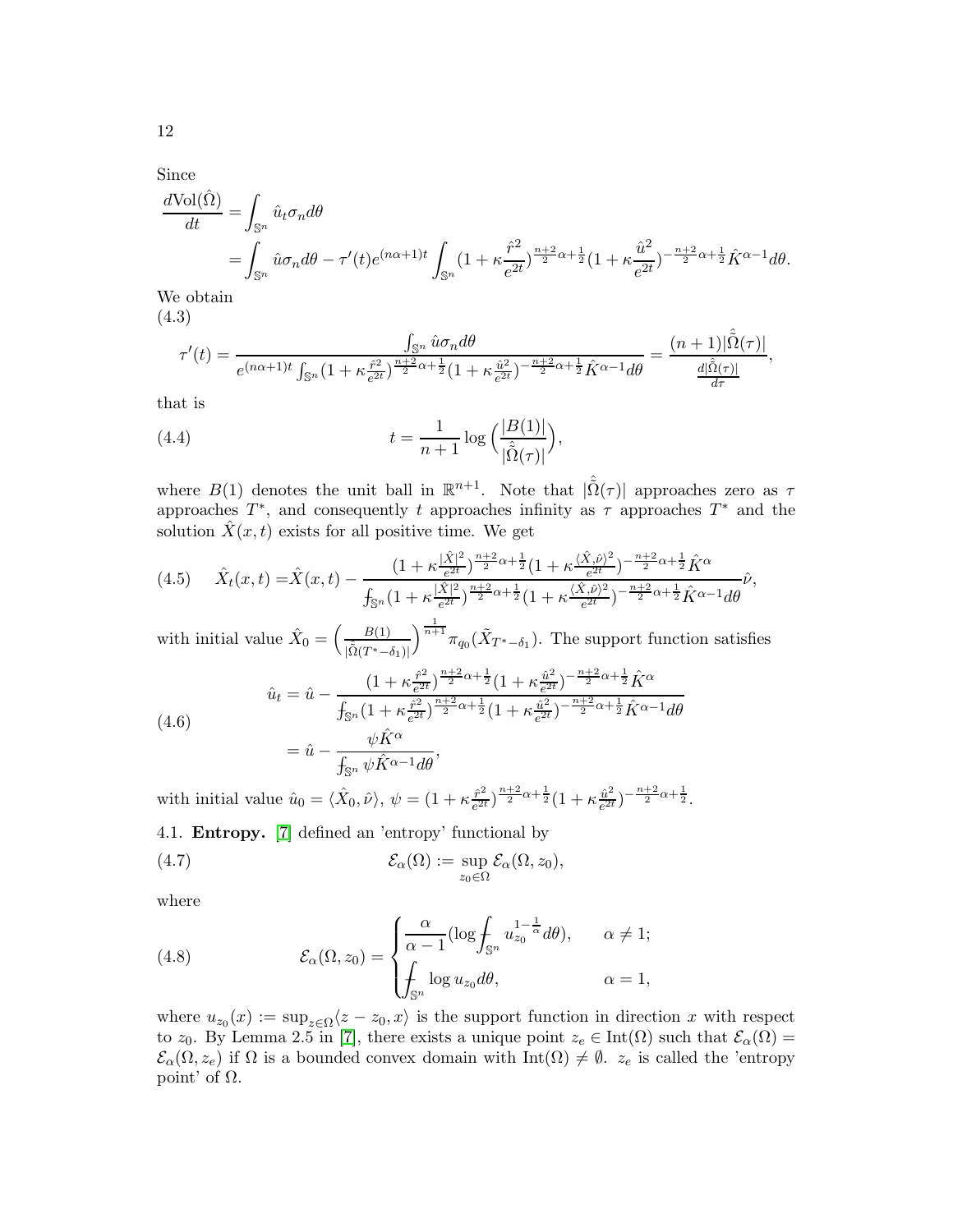Denote  $\hat{\Omega}_t = \hat{\Omega}(t)$  and  $\hat{\tilde{\Omega}}_{\tau} = \hat{\tilde{\Omega}}(\tau)$ . We remark that entropy of  $\hat{X}$  is related to  $\hat{\tilde{X}}$  as follows:

(4.9) 
$$
\mathcal{E}_{\alpha}(\hat{\Omega}_t, e^t z_0) = \mathcal{E}_{\alpha}(\hat{\Omega}_\tau, z_0) - \frac{1}{n+1} \log \left( \frac{|\hat{\tilde{\Omega}}_\tau|}{|B(1)|} \right).
$$

Note that  $\psi = (1 + \kappa \frac{\hat{r}^2}{e^{2i}})$  $\frac{\hat{r}^2}{e^{2t}}$  $\frac{n+2}{2}\alpha + \frac{1}{2}(1 + \kappa \frac{\hat{u}^2}{e^{2t}})$  $\frac{\hat{u}^2}{e^{2t}}$ )<sup>- $\frac{n+2}{2}\alpha+\frac{1}{2}$ </sup> is uniformly bounded from the contracting result in Section 3.

## 4.2. Monotonicity inequality.

<span id="page-12-1"></span>**Theorem 4.1.** Under the normalized flow  $(4.6)$ ,  $\mathcal{E}_{\alpha}(\hat{\Omega}_t) + C(n, \alpha, \tilde{X}_0)e^{-\frac{2(n+1)}{2n+1}t}$  is nonincreasing when  $t \geq t_0(n, \alpha, \tilde{X}_0, T^* - \delta_1)$  sufficiently large. Furthermore,  $\mathcal{E}_{\alpha}^{\infty} :=$  $\lim_{t\to\infty} \left( \mathcal{E}(\hat{\Omega}_t) + C(n, \alpha, \tilde{X}_0) e^{-\frac{2(n+1)}{2n+1}t} \right)$  exists if  $\alpha \ge \frac{1}{n+2}$ .

*Proof.* By [\(4.4\)](#page-11-1), we obtain  $|\hat{\tilde{\Omega}}_{\tau}| = |B(1)|e^{-(n+1)t}$ . By [\(3.13\)](#page-10-0) and the relation

<span id="page-12-2"></span>(4.10) 
$$
C(n)r_{-}^{n-1}r_{+} \le \text{Vol}(\hat{\tilde{\Omega}}_{\tau}) \le C(n)r_{-}r_{+}^{n-1},
$$

we have

<span id="page-12-0"></span>(4.11) 
$$
C(n, \alpha, \tilde{X}_0)e^{-\frac{2(n+1)}{n+2}t} \le r_- \le r_+ \le C(n, \alpha, \tilde{X}_0)e^{-\frac{n+1}{2n+1}t}
$$

for some positive constant  $C(n, \alpha, \tilde{X}_0)$ .

Fix  $t_0 > 0$  to be determined and for any  $t_1 \ge t_0$ ,  $\mathcal{E}_{\alpha}(\hat{\Omega}_{t_1}) = \mathcal{E}_{\alpha}(\Omega, z_{e(t_1)})$ , where  $u_{e(t_1)}$ is the support function with respect to the unique entropy point  $z_e(t_1) \in \text{Int}(\hat{\Omega})$ . Then for  $t < t_1$  but very close to  $t_1$ , one still has  $\hat{u}_{e(t)}(x,t) := \hat{u}(x,t) - \langle \exp(t-t_1)z_e(t_1), x \rangle > 0$ . Now we adopt the argument in [\[21\]](#page-23-4) to deduce the monotonicity property of the entropy.

Case 1:  $\alpha = 1$ .

$$
\frac{d}{dt} \int_{\mathbb{S}^n} \log \hat{u}_{e(t)}(x, t) d\theta = \int_{\mathbb{S}^n} \frac{\hat{u}_{e(t)} - \frac{\psi \hat{K}}{\hat{j}_{\mathbb{S}^n} \psi d\theta}}{\hat{u}_{e(t)}} d\theta \n\leq 1 - \int_{\mathbb{S}^n} \frac{\hat{K}}{\hat{u}_{e(t)}} (1 - C(n, \tilde{X}_0) e^{-\frac{2(n+1)}{2n+1}t}) d\theta \n= - \int_{\mathbb{S}^n} \left( \sqrt{\frac{\hat{u}_{e(t)}}{\hat{K}}} - \sqrt{\frac{\hat{K}}{\hat{u}_{e(t)}}} \right)^2 (1 - C(n, \tilde{X}_0) e^{-\frac{2(n+1)}{2n+1}t}) d\theta \n+ C(n, \tilde{X}_0) e^{-\frac{2(n+1)}{2n+1}t}
$$

for some positive constant  $C(n, \tilde{X}_0)$ , where we use [\(4.11\)](#page-12-0) in the second step. Choose  $t_0$ such that  $1 - C(n, \tilde{X}_0)e^{-\frac{2(n+1)}{2n+1}t_0} \geq \frac{1}{2}$  $\frac{1}{2}$  and  $t_0 \geq T^* - \delta_1$ . This implies that there exists a  $\delta > 0$  such that for  $t \in (t_1 - \delta, t_1)$ ,

$$
\mathcal{E}(\hat{\Omega}_t) + C(n, \tilde{X}_0) e^{-\frac{2(n+1)}{2n+1}t}
$$
  
\n
$$
\geq \int_{\mathbb{S}^n} \log \hat{u}_{e(t)}(x, t) d\theta + C(n, \tilde{X}_0) e^{-\frac{2(n+1)}{2n+1}t}
$$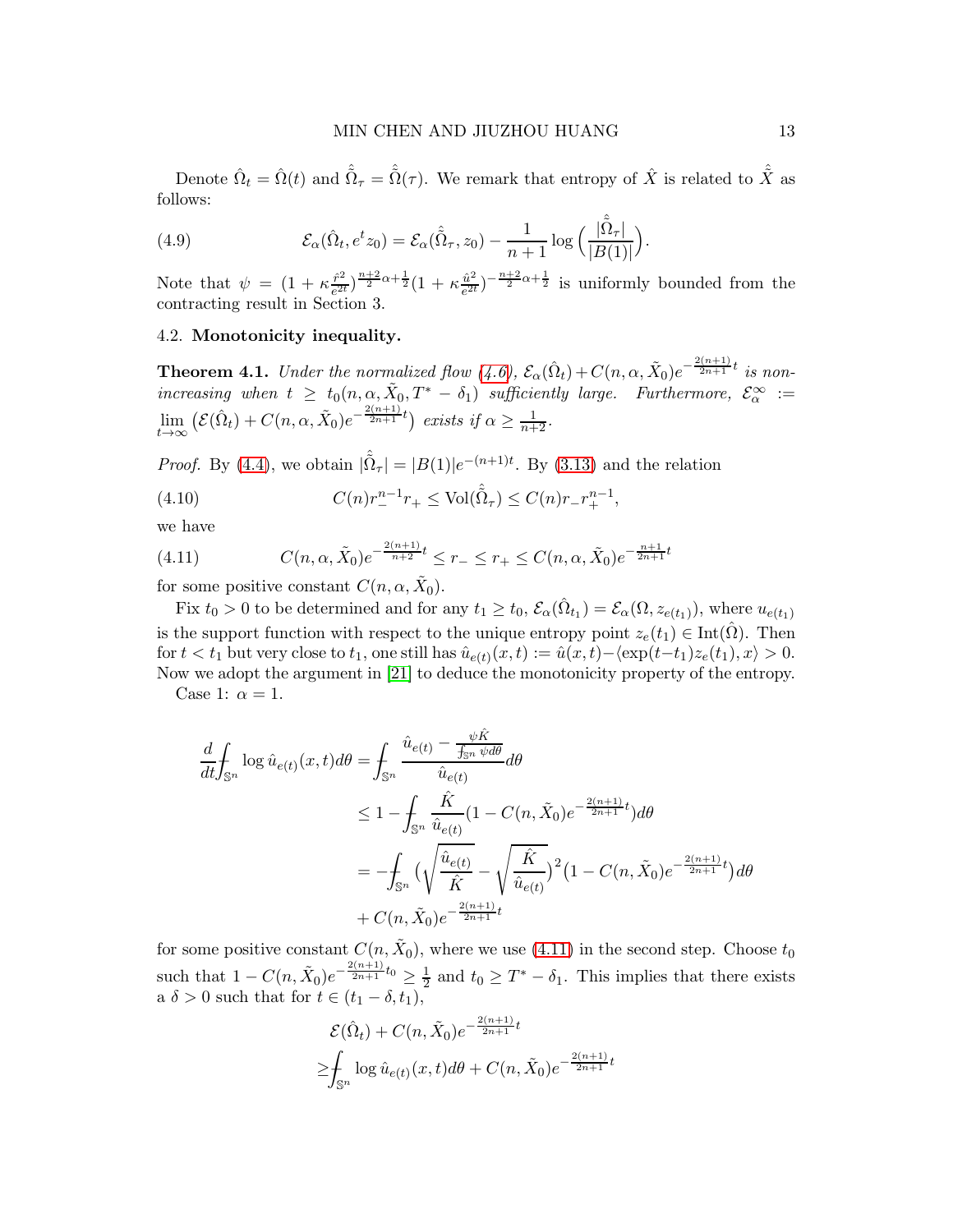$$
\leq \int_{\mathbb{S}^n} \log \hat{u}_{e(t_1)}(x, t_1) d\theta + C(n, \tilde{X}_0) e^{-\frac{2(n+1)}{2n+1}t_1}
$$
  
=  $\mathcal{E}(\hat{\Omega}_{t_1}) + C(n, \tilde{X}_0) e^{-\frac{2(n+1)}{2n+1}t_1}.$ 

The continuity argument can be applied to conclude the same for all  $t_0 \le t \le t_1$ , which implies that

$$
(4.12) \qquad (\mathcal{E}(\hat{\Omega}_{t_1}) + C(n,\tilde{X}_0)e^{-\frac{2(n+1)}{2n+1}t_1}) - (\mathcal{E}(\hat{\Omega}_{t_2}) + C(n,\tilde{X}_0)e^{-\frac{2(n+1)}{2n+1}t_2}) \le 0,
$$

for any  $t_1 \geq t_2 \geq t_0$ . Then  $\mathcal{E}(\hat{\Omega}_t) + C(n, \tilde{X}_0)e^{-\frac{2(n+1)}{2n+1}t}$  is non-increasing when  $t \geq t_0$ for sufficiently large  $t_0$ , which proves the first claim for  $\alpha = 1$ . Since  $\mathcal{E}(\hat{\Omega}_t)$  is bounded below by zero by Proposition 3.1 in [\[21\]](#page-23-4), it follows that  $\lim_{t\to\infty} (\mathcal{E}(\hat{\Omega}_t)+C(n,\tilde{X}_0)e^{-\frac{2(n+1)}{2n+1}t})$ exists.

Case 2:  $\alpha \neq 1$  and  $\alpha \geq \frac{1}{n+2}$ .

$$
\frac{d}{dt} \left( \frac{\alpha}{\alpha - 1} \int_{\mathbb{S}^n} \hat{u}_{e(t)}^{1 - \frac{1}{\alpha}}(x, t) d\theta \right) = \frac{\int_{\mathbb{S}^n} \hat{u}_{e(t)}^{-\frac{1}{\alpha}}(\hat{u}_{e(t)} - \frac{\psi \hat{K}^{\alpha}}{f_{\mathbb{S}^n} \psi \hat{K}^{\alpha - 1} d\theta}) d\theta}{\int_{\mathbb{S}^n} \hat{u}_{e(t)}^{1 - \frac{1}{\alpha}} d\theta}
$$
\n
$$
\leq 1 - \frac{\int_{\mathbb{S}^n} \hat{K}^{\alpha} \hat{u}_{e(t)}^{-\frac{1}{\alpha}} d\theta}{\int_{\mathbb{S}^n} \hat{u}_{e(t)}^{1 - \frac{1}{\alpha}} d\theta f_{\mathbb{S}^n} \hat{K}^{\alpha - 1} d\theta} (1 - C(n, \alpha, \tilde{X}_0) e^{-\frac{2(n+1)}{2n+1}t})
$$
\n
$$
= \left( 1 - \frac{\int_{\mathbb{S}^n} \hat{K}^{\alpha} \hat{u}_{e(t)}^{-\frac{1}{\alpha}} d\theta}{\int_{\mathbb{S}^n} \hat{u}_{e(t)}^{1 - \frac{1}{\alpha}} d\theta f_{\mathbb{S}^n} \hat{K}^{\alpha - 1} d\theta} \right) \left( 1 - C(n, \alpha, \tilde{X}_0) e^{-\frac{2(n+1)}{2n+1}t} \right)
$$
\n
$$
+ C(n, \alpha, \tilde{X}_0) e^{-\frac{2(n+1)}{2n+1}t}
$$

for some positive constant  $C(n, \alpha, \tilde{X}_0)$ , where we use [\(4.11\)](#page-12-0) in the second step. Choose  $t_0$  such that  $1 - C(n, \alpha, \tilde{X}_0)e^{-\frac{2(n+1)}{2n+1}t_0} \geq \frac{1}{2}$  and  $t_0 \geq T^* - \delta_1$ . This implies that there exists a  $\delta > 0$  such that for  $t \in (t_1 - \delta, t_1)$ ,

$$
\mathcal{E}_{\alpha}(\hat{\Omega}_{t}) + C(n, \alpha, \tilde{X}_{0})e^{-\frac{2(n+1)}{2n+1}t}
$$
\n
$$
\geq \frac{\alpha}{\alpha - 1} \int_{\mathbb{S}^{n}} \hat{u}_{e(t)}^{1-\frac{1}{\alpha}}(x, t) d\theta + C(n, \alpha, \tilde{X}_{0})e^{-\frac{2(n+1)}{2n+1}t}
$$
\n
$$
\geq \frac{\alpha}{\alpha - 1} \int_{\mathbb{S}^{n}} \hat{u}_{e(t_{1})}^{1-\frac{1}{\alpha}}(x, t_{1}) d\theta + C(n, \alpha, \tilde{X}_{0})e^{-\frac{2(n+1)}{2n+1}t_{1}}
$$
\n
$$
= \mathcal{E}_{\alpha}(\hat{\Omega}_{t_{1}}) + C(n, \alpha, \tilde{X}_{0})e^{-\frac{2(n+1)}{2n+1}t_{1}}.
$$

The continuity argument can be applied to conclude the same for all  $t_0 \le t \le t_1$ , which implies that

$$
(\mathcal{E}_{\alpha}(\hat{\Omega}_{t_1}) + C(n, \alpha, \tilde{X}_0)e^{-\frac{2(n+1)}{2n+1}t_1}) - (\mathcal{E}_{\alpha}(\hat{\Omega}_{t_2}) + C(n, \alpha, \tilde{X}_0)e^{-\frac{2(n+1)}{2n+1}t_2}) \leq 0,
$$

14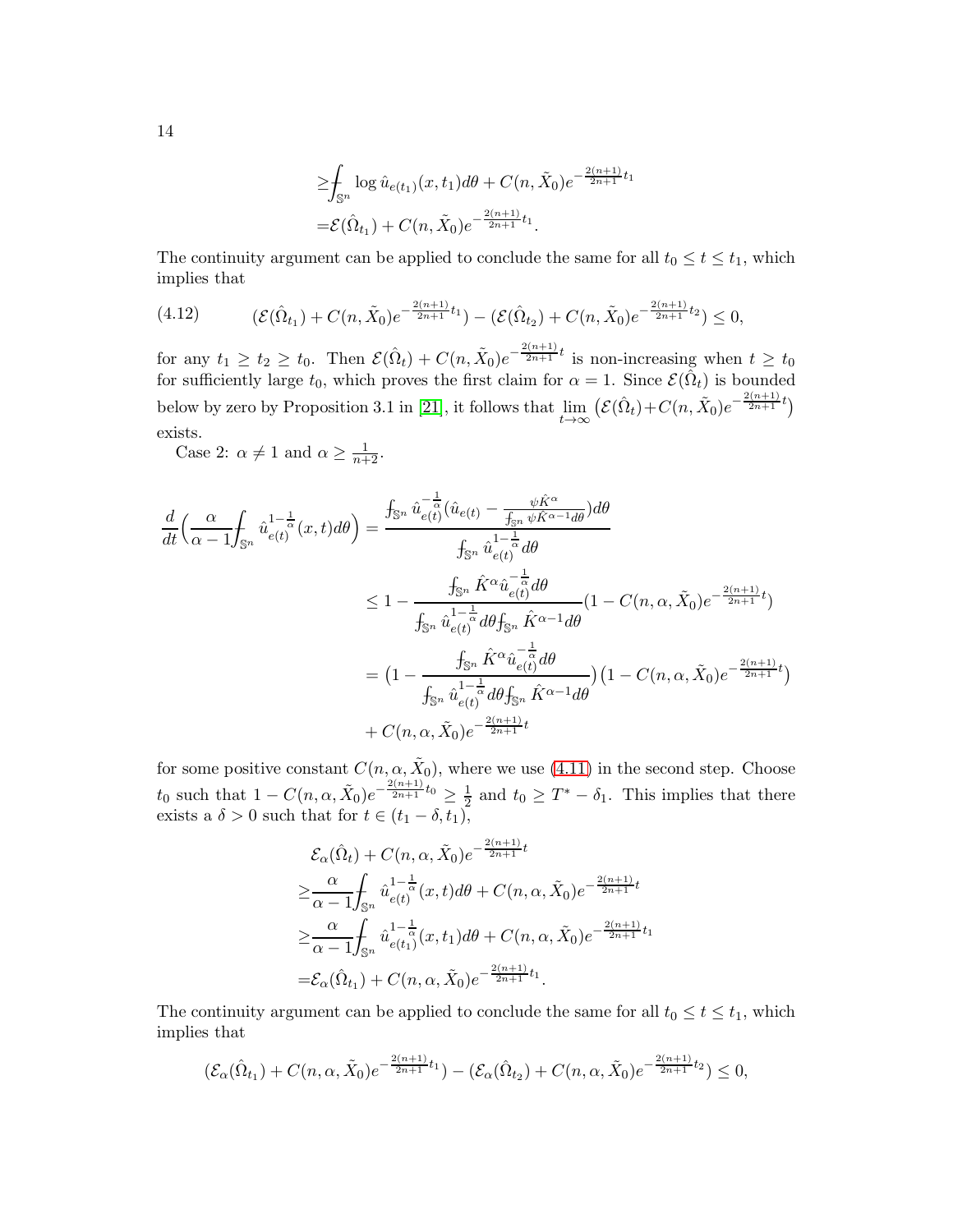for any  $t_1 \geq t_2 \geq t_0$ . Then  $\mathcal{E}_{\alpha}(\hat{\Omega}_t) + C(n, \alpha, \tilde{X}_0)e^{-\frac{2(n+1)}{2n+1}t}$  is non-increasing when  $t \geq t_0$  for sufficiently large  $t_0$ , which proves the first claim for  $\alpha \geq \frac{1}{n+2}$  and  $\alpha \neq$ 1. Since  $\mathcal{E}_{\alpha}(\hat{\Omega}_t)$  is bounded below by zero by Corollary 2.2 in [\[7\]](#page-22-6), it follows that  $\lim_{t\to\infty} \left( \mathcal{E}_{\alpha}(\hat{\Omega}_t) + C(n,\alpha,\tilde{X}_0)e^{-\frac{2(n+1)}{2n+1}t} \right)$  exists.

Remark 4.1. The method to modify the "standard entropy" by adding a correction term here to obtain a proper monotone entropy follows the argument in [\[10\]](#page-22-12), where in-homogeneous Gauss curvature type flows was treated.

4.3.  $C^0$  estimates.

<span id="page-14-3"></span>**Corollary 4.2.** Let  $\hat{X}(t) = \partial \hat{\Omega}_t$  be a solution to [\(4.5\)](#page-11-2) with  $|\hat{\Omega}_t| = B(1)$  and  $\alpha > \frac{1}{n+2}$ , there exists  $C = C(n, \alpha, \tilde{X}_0)$  such that

<span id="page-14-0"></span>(4.13) 
$$
\max\{\omega_+(\hat{\Omega}_t), r_+(\hat{\Omega}_t)\}\leq C, \qquad \min\{\omega_-(\hat{\Omega}_t), r_-(\hat{\Omega}_t)\}\geq \frac{1}{C},
$$

for all  $t \geq t_0$ , where  $t_0$  is defined in Theorem [4.1.](#page-12-1) Here  $\omega_+(\hat{\Omega}_t)$  and  $\omega_-(\hat{\Omega}_t)$  are width functions (see e.g. [\[7\]](#page-22-6)).

Proof. By Proposition 2.7 in [\[7\]](#page-22-6), we have

$$
\min\{\omega_-(\hat{\Omega}_t), r_-(\hat{\Omega}_t)\} \ge C^{-1} e^{-\beta \mathcal{E}_{\alpha}(\hat{\Omega}_t)} \ge C^{-1} e^{-\beta \left(\mathcal{E}_{\alpha}(\hat{\Omega}_t) + C(n,\alpha,\tilde{X}_0)e^{-\frac{2(n+1)}{2n+1}t}\right)}
$$

for some positive constant  $\beta$  depending only on  $n, \alpha$ . Since the entropy  $\mathcal{E}_{\alpha}(\hat{\Omega}_t)$  +  $C(n, \alpha, \tilde{X}_0)e^{-\frac{2(n+1)}{2n+1}t}$  is non-increasing for all  $t \geq t_0$ , this proves the second inequality of [\(4.13\)](#page-14-0). The first inequality follows from [\(4.10\)](#page-12-2).

 $\Box$ 

<span id="page-14-4"></span>**Lemma 4.3.** Let  $\hat{u}(x, t)$  be the solution of  $(4.6)$ . (1) when  $\alpha = 1$ , we have

<span id="page-14-1"></span>(4.14) 
$$
\mathcal{E}(\hat{\Omega}_t, 0) + C(n, \tilde{X}_0) e^{-\frac{2(n+1)}{2n+1}t} - \mathcal{E}^{\infty}
$$

$$
\geq \int_t^{\infty} \int_{\mathbb{S}^n} \left( \sqrt{\frac{\hat{u}}{\hat{K}}} - \sqrt{\frac{\hat{K}}{\hat{u}}} \right)^2 (1 - C(n, \tilde{X}_0) e^{-\frac{2(n+1)}{2n+1}t}) d\theta dt
$$

for all  $t \geq t_0$ ;

(2) when  $\alpha \neq 1$  and  $\alpha \geq \frac{1}{n+2}$ , we have

<span id="page-14-2"></span>
$$
\mathcal{E}_{\alpha}(\hat{\Omega}_t, 0) + C(n, \alpha, \tilde{X}_0) e^{-\frac{2(n+1)}{2n+1}t} - \mathcal{E}_{\alpha}^{\infty}
$$
\n
$$
\geq \int_t^{\infty} \left(1 - \frac{\int_{\mathbb{S}^n} (\hat{u})^{-\frac{1}{\alpha}} \hat{K}^{\alpha} d\theta}{\int_{\mathbb{S}^n} (\hat{u})^{1-\frac{1}{\alpha}} \hat{K}^{\alpha-1} d\theta \cdot \int_{\mathbb{S}^n} (\hat{u})^{1-\frac{1}{\alpha}} d\theta}\right) (1 - C(n, \alpha, \tilde{X}_0) e^{-\frac{2(n+1)}{2n+1}t}) dt
$$

for all  $t \geq t_0$ . Here  $t_0$  is defined in Theorem [4.1.](#page-12-1)

Proof. We adopt the argument in [\[21\]](#page-23-4).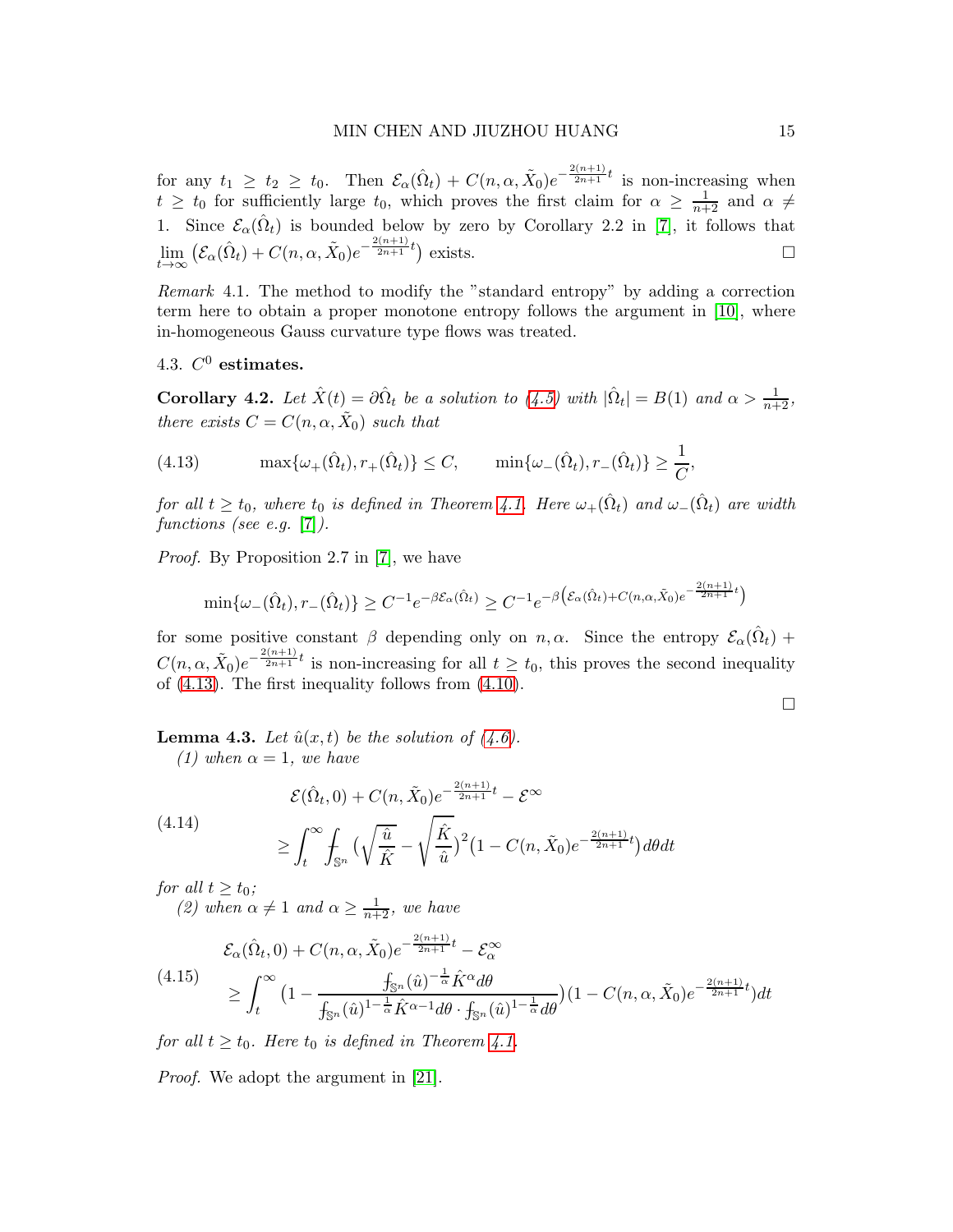For each  $T_0 > t_0$  fixed, pick  $T > T_0$ . Let  $a^T = (a_1^T, \dots, a_{n+1}^T)$  be the entropy point of  $\hat{\Omega}_T$ . Set  $\hat{u}^T = \hat{u} - e^{t-T} \sum_{i=1}^{n+1} a_i^T x_i$ . It can be checked that

(4.16) 
$$
\hat{u}_t^T = \hat{u}^T - \frac{\psi \hat{K}^{\alpha}}{\int_{\mathbb{S}^n} \psi \hat{K}^{\alpha-1} d\theta}.
$$

Since both the origin and the entropy point  $a^T$  are in  $\text{Int}(\hat{\Omega}_T)$ ,

<span id="page-15-0"></span> $|a^T| \leq 2r_+(\hat{\Omega}_T) \leq C.$ 

If T is large enough,  $\hat{u}^T(x,0) > 0$  for all  $x \in \mathbb{S}^n$ . We also know that  $\hat{u}^T(x,T) > 0$ for all  $x \in \mathbb{S}^n$  since the entropy point is an interior point of  $\hat{\Omega}_T$ . If  $\hat{u}^T(x_1, t_1) \leq 0$  for some  $0 < t_1 < T$  and  $x_1 \in \mathbb{S}^n$ , then [\(4.16\)](#page-15-0) implies  $\hat{u}^T(x_1, t) < 0$  for all  $t > t_1$ , which contradicts  $\hat{u}^T(x,T) > 0$ . Hence  $\hat{u}(x,t) > 0$  for all  $0 \le t \le T$  and all  $x \in \mathbb{S}^n$ . A similar calculation to that in Theorem [4.1](#page-12-1) shows

Case 1:  $\alpha = 1$ .

$$
\frac{d}{dt} \int_{\mathbb{S}^n} \log \hat{u}^T(x,t) d\theta = \int_{\mathbb{S}^n} \frac{\hat{u}^T - \frac{\psi \hat{K}}{\hat{u}^T}}{\hat{u}^T} d\theta
$$
\n
$$
\leq 1 - \int_{\mathbb{S}^n} \frac{\hat{K}}{\hat{u}^T} (1 - C(n, \tilde{X}_0) e^{-\frac{2(n+1)}{2n+1}t}) d\theta
$$
\n
$$
\leq - \int_{\mathbb{S}^n} \left( \sqrt{\frac{\hat{u}^T(x,t)}{\hat{K}(x,t)}} - \sqrt{\frac{\hat{K}(x,t)}{\hat{u}^T(x,t)}} \right)^2 d\theta \left( 1 - C(n, \tilde{X}_0) e^{-\frac{2(n+1)}{2n+1}t} \right)
$$
\n
$$
+ C(n, \tilde{X}_0) e^{-\frac{2(n+1)}{2n+1}t}
$$

for some positive constant  $C(n, \tilde{X}_0)$ . Hence

$$
\begin{split} & (\oint_{\mathbb{S}^n} \log \hat{u}^T(x, t_0) d\theta + C(n, \tilde{X}_0) e^{-\frac{2(n+1)}{2n+1}t_0}) - (\mathcal{E}(\hat{\Omega}_T) + C(n, \tilde{X}_0) e^{-\frac{2(n+1)}{2n+1}T}) \\ &\geq \int_{t_0}^T \int_{\mathbb{S}^n} \big( \sqrt{\frac{\hat{u}^T(x, t)}{\hat{K}(x, t)}} - \sqrt{\frac{\hat{K}(x, t)}{\hat{u}^T(x, t)}} \big)^2 \big( 1 - C(n, \tilde{X}_0) e^{-\frac{2(n+1)}{2n+1}t} \big) d\theta dt. \end{split}
$$

Since  $T_0 \leq T$ ,

$$
\begin{split} & (\oint_{\mathbb{S}^n} \log \hat{u}^T(x, t_0) d\theta + C(n, \tilde{X}_0) e^{-\frac{2(n+1)}{2n+1}t_0}) - (\mathcal{E}(\hat{\Omega}_T) + C(n, \tilde{X}_0) e^{-\frac{2(n+1)}{2n+1}T}) \\ &\geq \int_{t_0}^{T_0} \int_{\mathbb{S}^n} \Big( \sqrt{\frac{\hat{u}^T(x, t)}{\hat{K}(x, t)}} - \sqrt{\frac{\hat{K}(x, t)}{\hat{u}^T(x, t)}} \Big)^2 \big( 1 - C(n, \tilde{X}_0) e^{-\frac{2(n+1)}{2n+1}t} \big) d\theta dt. \end{split}
$$

Now let  $T \to \infty$ ; as  $\hat{u}^T(x,t) \to \hat{u}(x,t)$  uniformly for  $t_0 \le t \le T_0, x \in \mathbb{S}^n$ , we obtain

$$
(\oint_{\mathbb{S}^n} \log \hat{u}(x,t_0) d\theta + C(n,\tilde{X}_0) e^{-\frac{2(n+1)}{2n+1}t_0}) - \mathcal{E}^{\infty}
$$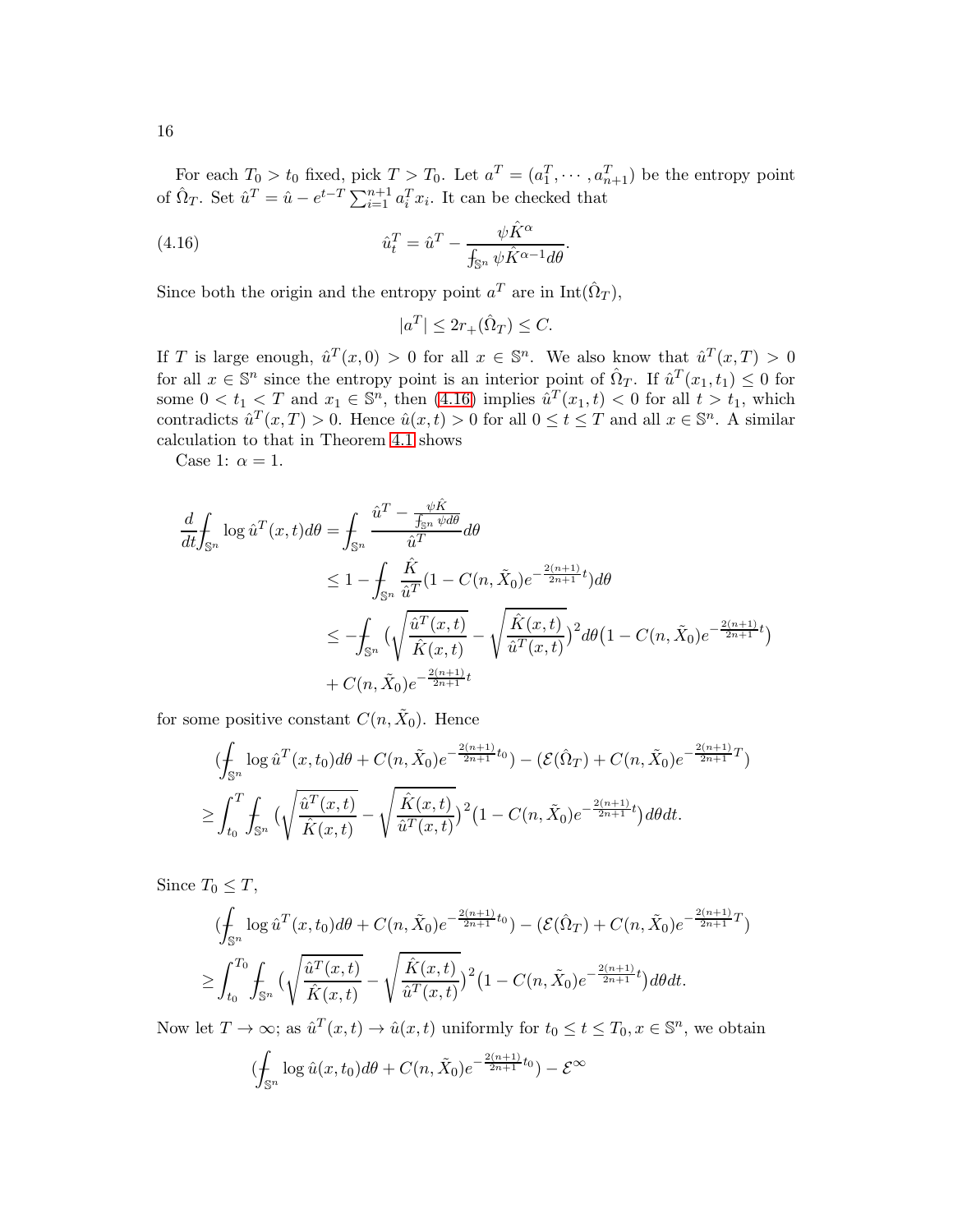$$
\geq \int_{t_0}^{T_0} \int_{\mathbb{S}^n} \big( \sqrt{\frac{\hat{u}(x,t)}{\hat{K}(x,t)}} - \sqrt{\frac{\hat{K}(x,t)}{\hat{u}(x,t)}} \big)^2 \big( 1 - C(n,\tilde{X}_0) e^{-\frac{2(n+1)}{2n+1}t} \big) d\theta dt.
$$

That is

$$
\begin{split} & (\oint_{\mathbb{S}^n} \log \hat{u}(x, t_0) d\theta + C(n, \tilde{X}_0) e^{-\frac{2(n+1)}{2n+1}t_0}) - \mathcal{E}^\infty \\ &\geq \int_{t_0}^{T_0} \int_{\mathbb{S}^n} \big( \sqrt{\frac{\hat{u}(x, t)}{\hat{K}(x, t)}} - \sqrt{\frac{\hat{K}(x, t)}{\hat{u}(x, t)}} \big)^2 \big( 1 - C(n, \tilde{X}_0) e^{-\frac{2(n+1)}{2n+1}t} \big) d\theta dt. \end{split}
$$

Case 2:  $\alpha \neq 1$  and  $\alpha \geq \frac{1}{n+2}$ . By  $(4.16)$ , we have

$$
\frac{d}{dt} \left( \frac{\alpha}{\alpha - 1} \left( \log \frac{f}{\delta s} (\hat{u}^T)^{1 - \frac{1}{\alpha}} d\theta \right) \right)
$$
\n
$$
= 1 - \frac{f_{\mathbb{S}^n} (\hat{u}^T)^{-\frac{1}{\alpha}} \psi \hat{K}^{\alpha} d\theta}{f_{\mathbb{S}^n} \psi \hat{K}^{\alpha - 1} d\theta \cdot f_{\mathbb{S}^n} (\hat{u}^T)^{1 - \frac{1}{\alpha}} d\theta}
$$
\n
$$
\leq 1 - \frac{f_{\mathbb{S}^n} (\hat{u}^T)^{-\frac{1}{\alpha}} \hat{K}^{\alpha} d\theta}{f_{\mathbb{S}^n} \hat{K}^{\alpha - 1} d\theta \cdot f_{\mathbb{S}^n} (\hat{u}^T)^{1 - \frac{1}{\alpha}} d\theta} (1 - C(n, \alpha, \tilde{X}_0) e^{-\frac{2(n+1)}{2n+1}t})
$$
\n
$$
\leq \left( 1 - \frac{f_{\mathbb{S}^n} (\hat{u}^T)^{-\frac{1}{\alpha}} \hat{K}^{\alpha} d\theta}{f_{\mathbb{S}^n} \hat{K}^{\alpha - 1} d\theta \cdot f_{\mathbb{S}^n} (\hat{u}^T)^{1 - \frac{1}{\alpha}} d\theta} \right) (1 - C(n, \alpha, \tilde{X}_0) e^{-\frac{2(n+1)}{2n+1}t})
$$
\n
$$
+ C(n, \alpha, \tilde{X}_0) e^{-\frac{2(n+1)}{2n+1}t}
$$

for some positive constant  $C(n, \alpha, \tilde{X}_0)$ . Hence

$$
\frac{\alpha}{\alpha - 1} \log \int_{\mathbb{S}^n} (\hat{u}^T)^{1 - \frac{1}{\alpha}} (x, t_0) d\theta + C(n, \alpha, \tilde{X}_0) e^{-\frac{2(n+1)}{2n+1} t_0}
$$
\n
$$
- \left( \mathcal{E}_{\alpha} (\hat{\Omega}_T) + C(n, \alpha, \tilde{X}_0) e^{-\frac{2(n+1)}{2n+1} T} \right)
$$
\n
$$
\geq \int_{t_0}^T \left( \frac{f_{\mathbb{S}^n} (\hat{u}^T)^{-\frac{1}{\alpha}} \hat{K}^{\alpha} d\theta}{f_{\mathbb{S}^n} \hat{K}^{\alpha - 1} d\theta \cdot f_{\mathbb{S}^n} (\hat{u}^T)^{1 - \frac{1}{\alpha}} d\theta} - 1 \right) (1 - C(n, \alpha, \tilde{X}_0) e^{-\frac{2(n+1)}{2n+1} t} ) dt
$$
\n
$$
\geq \int_{t_0}^{T_0} \left( \frac{f_{\mathbb{S}^n} (\hat{u}^T)^{-\frac{1}{\alpha}} \hat{K}^{\alpha} d\theta}{f_{\mathbb{S}^n} \hat{K}^{\alpha - 1} d\theta \cdot f_{\mathbb{S}^n} (\hat{u}^T)^{1 - \frac{1}{\alpha}} d\theta} - 1 \right) (1 - C(n, \alpha, \tilde{X}_0) e^{-\frac{2(n+1)}{2n+1} t} ) dt.
$$

Let  $T \to \infty$ ,  $\hat{u}^T(x,t) \to \hat{u}(x,t)$  uniformly for  $t_0 \le t \le T_0, x \in \mathbb{S}^n$ . Similarly, we obtain

$$
\mathcal{E}_{\alpha}(\hat{\Omega}_{t_0}, 0) + C(n, \alpha, \tilde{X}_0) e^{-\frac{2(n+1)}{2n+1}t_0} - \mathcal{E}_{\alpha}^{\infty}
$$
\n
$$
\geq \int_{t_0}^{T_0} \left( \frac{f_{\mathbb{S}^n}(\hat{u})^{-\frac{1}{\alpha}} \hat{K}^{\alpha} d\theta}{f_{\mathbb{S}^n} \hat{K}^{\alpha-1} d\theta \cdot f_{\mathbb{S}^n}(\hat{u})^{1-\frac{1}{\alpha}} d\theta} - 1 \right) (1 - C(n, \alpha, \tilde{X}_0) e^{-\frac{2(n+1)}{2n+1}t} ) dt.
$$

Now, [\(4.14\)](#page-14-1) and [\(4.15\)](#page-14-2) could be established for  $t = t_0$ , since  $T_0$  is arbitrary. If in the above, we replace  $t_0$  by any  $t_0 \le t \le T$ , we obtain [\(4.14\)](#page-14-1) and [\(4.15\)](#page-14-2).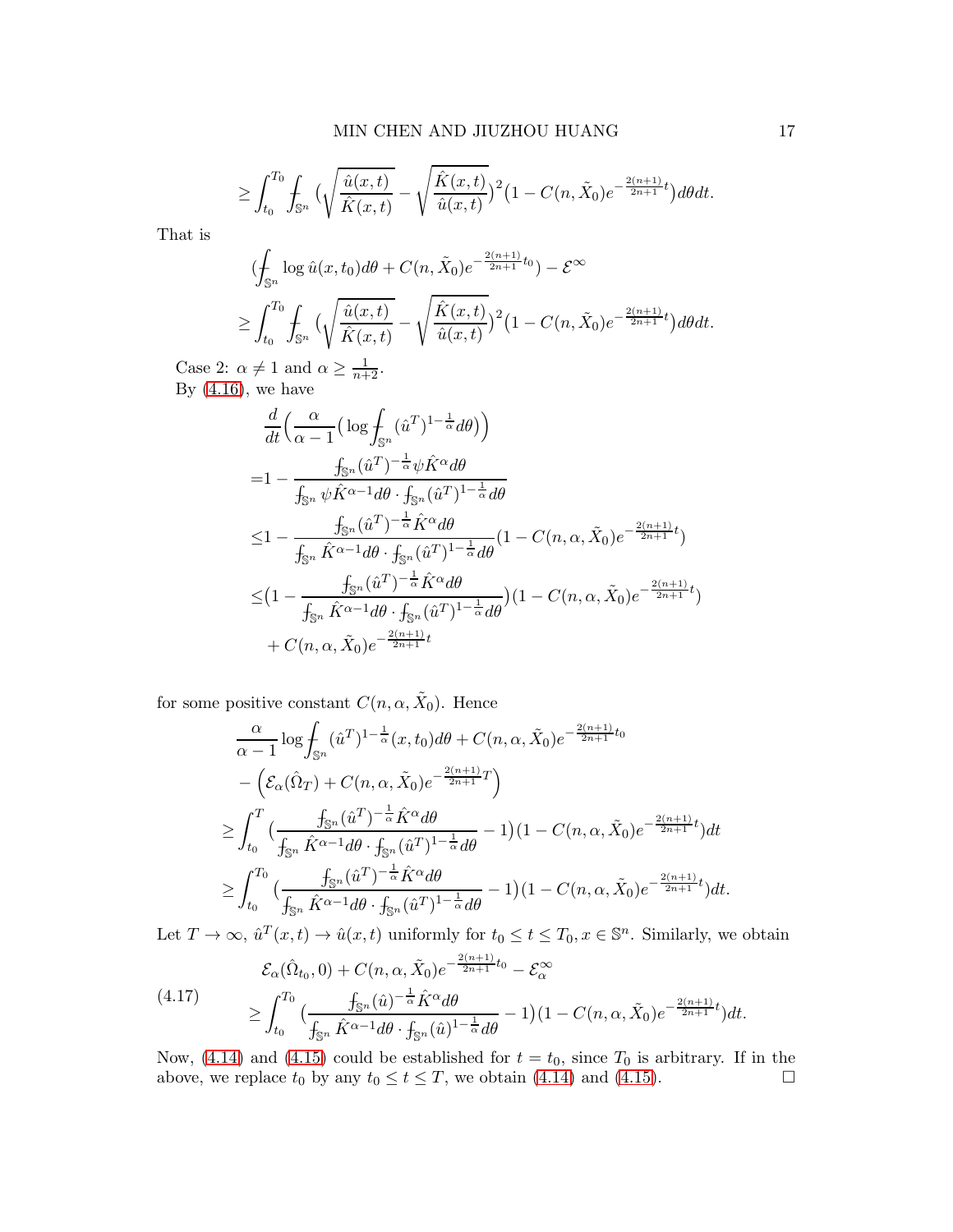Define the following collection of convex bodies:

(4.18) 
$$
\Gamma_{\rho} = \left\{ \Omega \subset \mathbb{R}^{n+1} \text{compact}, \text{ convex} \middle| \{ r_{+}(\Omega), r_{-}(\Omega) \subset [\rho, \frac{1}{\rho}] \} \right\},
$$

where  $\rho \in (0,1)$ .

<span id="page-17-0"></span>**Theorem 4.4.** Suppose  $\alpha > \frac{1}{n+2}$  and  $\hat{u}(x,t) > 0$  is the solution of [\(4.6\)](#page-11-0) with initial data  $\hat{u}_0$ , where  $\hat{u}_0$  is the support function of the convex body  $\hat{\Omega}_0$  (enclosed by  $\hat{X}_0$ ) with  $|\hat{\Omega}_0| = |B(1)|$ . Then there exists  $\epsilon = \epsilon(n, \mathcal{E}(\hat{\Omega}_0)) > 0$  and  $T_0$  (depends on  $n, \alpha, \tilde{X}_0, T^*$  –  $\delta_1$ ) such that for  $t \geq T_0$  and  $x \in \mathbb{S}^n$ ,

$$
(4.19) \t\t\t\t \hat{u}(x,t) \ge \epsilon.
$$

*Proof.* Note that under [\(4.6\)](#page-11-0) for  $\alpha > \frac{1}{n+2}$ , we have  $|\hat{\Omega}_t| = |B(1)|$  for  $t \ge \left(\frac{B(1)}{10(T^*)-1}\right)$  $|\hat{\tilde{\Omega}}(T^*-\delta_1)|$  $\Big)^{\frac{1}{n+1}}$ .

By Corollary [4.2,](#page-14-3) there exists  $\rho > 0$  such that  $\hat{\Omega}_t \in \Gamma_\rho$  for every  $t \ge t_0$ . By Lemma [4.3,](#page-14-4) we have

$$
\mathcal{E}_{\alpha}^{\infty} - (\mathcal{E}_{\alpha}(\hat{\Omega}_{t}) + C(n, \alpha, \tilde{X}_{0})e^{-\frac{2(n+1)}{2n+1}t}) \leq \mathcal{E}_{\alpha}^{\infty} - (\mathcal{E}_{\alpha}(\hat{\Omega}_{t}, 0) + C(n, \alpha, \tilde{X}_{0})e^{-\frac{2(n+1)}{2n+1}t}) \leq 0.
$$
  
This implies that  $\lim_{t \to \infty} \mathcal{E}_{\alpha}(\hat{\Omega}_{t}, 0) = \mathcal{E}_{\alpha}^{\infty}$  and  $\lim_{t \to \infty} (\mathcal{E}_{\alpha}(\hat{\Omega}_{t}, 0) - \mathcal{E}_{\alpha}(\hat{\Omega}_{t})) = 0$ . Let  $z_{e}(\hat{\Omega}(t))$  be the entropy point of  $\hat{\Omega}(t)$ . By Lemma 4.2 in [7], there exists a constant  $D > 0$  such that

$$
|z_e(\hat{\Omega}(t)) - 0|^2 \leq \frac{1}{D} |\mathcal{E}_{\alpha}(\hat{\Omega}_t, 0) - \mathcal{E}_{\alpha}(\hat{\Omega}_t)|,
$$

when  $t \geq T_0$  for  $T_0$  sufficiently large. The right hand side approaches zero as  $t \to \infty$ .<br>The claimed result then follows from Lemma 4.4 in [7]. The claimed result then follows from Lemma 4.4 in [\[7\]](#page-22-6).

<span id="page-17-1"></span>**Proposition 4.5.** For the normalized flow [\(4.6\)](#page-11-0) with  $\alpha > \frac{1}{n+2}$ , there exists  $\Lambda$  =  $\Lambda(n, \alpha, \tilde{X}_0) > 0$  such that

(4.20) 
$$
\frac{1}{\Lambda} \leq \hat{u}(x,t) \leq \Lambda
$$

for  $t \geq T_0$ .

*Proof.* The upper bound is immediate since the diameter of  $\hat{\Omega}_t$  is bounded by Corollary [4.2.](#page-14-3) The lower bound is provided by Theorem [4.4.](#page-17-0)

# 4.4.  $C^2$ -estimates.

**Theorem 4.6.** Suppose  $\alpha > \frac{1}{n+2}$  and  $\hat{u}(x,t) > 0$  is the solution of [\(4.6\)](#page-11-0) with initial data  $\hat{u}_0$ , where  $\hat{u}_0$  is the support function of the convex body  $\hat{\Omega}_0$  with  $|\hat{\Omega}_0| = |B(1)|$ . Then there exists a constant  $\bar{K} = \bar{K} (n, \alpha, \tilde{X}_0) > 0$  such that

$$
(4.21)\quad \hat{K}(x,t) \leq \bar{K}
$$

for  $t \geq t_0$ .

*Proof.* This is immediate by re-scaling the upper bound of  $\hat{\tilde{K}}$  obtained in Lemma [3.4](#page-8-0) and Corollary [4.2.](#page-14-3)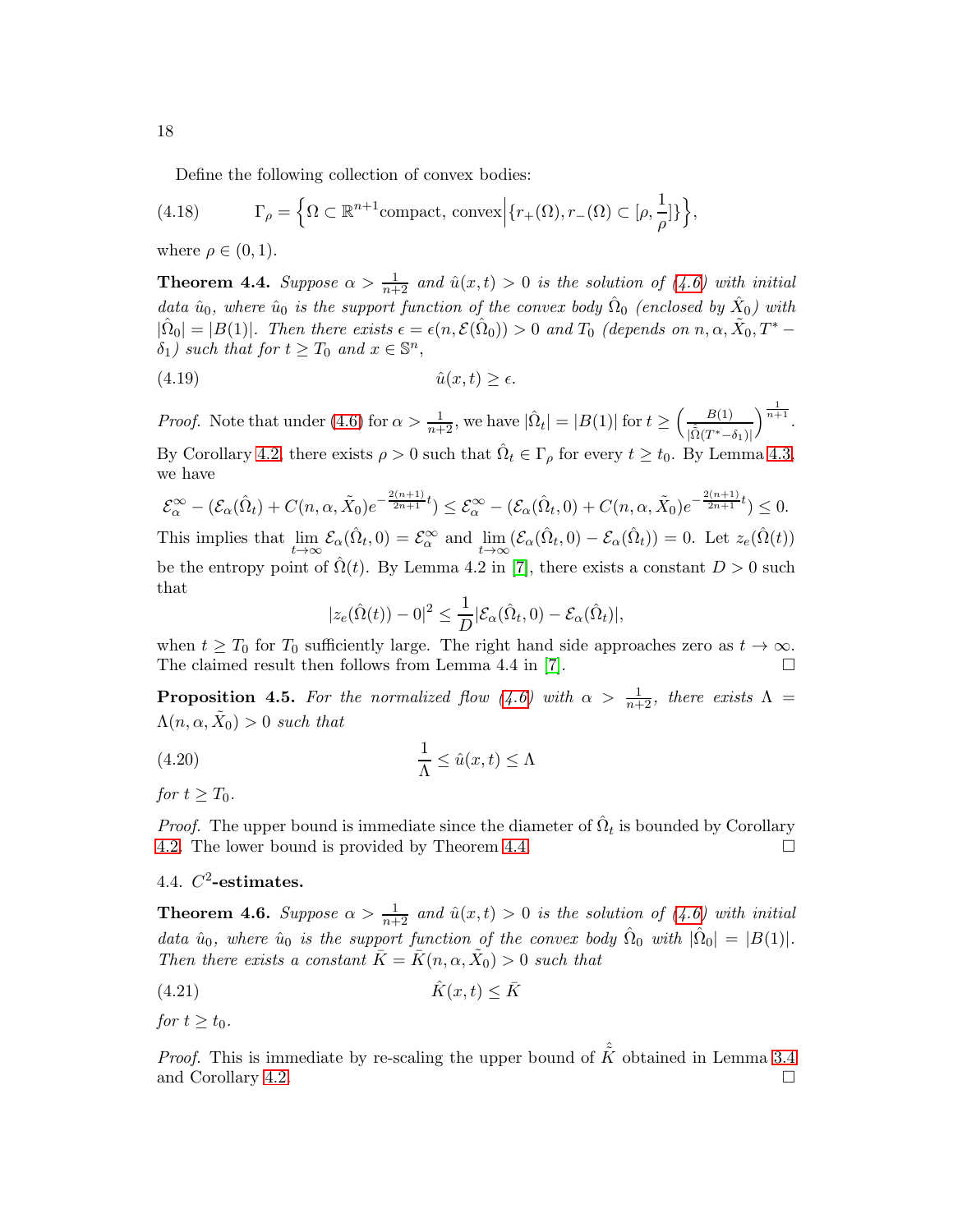**Theorem 4.7.** Suppose  $\alpha > \frac{1}{n+2}$  and  $\hat{u}(x,t) > 0$  is the solution of [\(4.6\)](#page-11-0) with initial data  $\hat{u}_0$ , where  $\hat{u}_0$  is the support function of the convex body  $\hat{\Omega}_0$  with  $|\hat{\Omega}_0| = |B(1)|$ . Then there exists a constant  $\underline{K} = \underline{K}(n, \alpha, \tilde{X}_0) > 0$  such that

$$
(4.22)\quad \hat{K}(x,t) \ge \underline{K}
$$

for  $t \ge t_1(n, \alpha, \tilde{X_0}) \ge T_0$ .

Proof. It follows the same lines of the alternate proof of Theorem 5.2 in [\[7\]](#page-22-6). Let

$$
f = \psi \hat{K}^{\alpha} = (\hat{u} - \hat{u}_t)\eta,
$$

where  $\eta = \int_{\mathbb{S}^n} \psi \hat{K}^{\alpha-1} d\theta$ . Let  $\hat{W} = (\hat{u}_{ij} + \hat{u}\delta_{ij})$ , and  $\mathcal{L} := \partial_t - \frac{\alpha \psi \sigma_n^{-\alpha-1}}{\eta} \sigma_n^{ij} \nabla_i \nabla_j$ . Then

(4.23)  
\n
$$
f_t = (\psi \hat{K}^{\alpha})_t
$$
\n
$$
= \psi_t \hat{K}^{\alpha} - \alpha \psi \sigma_n^{-\alpha - 1} \sigma_n^{ij} (\hat{u}_{ij} - \frac{f_{ij}}{\eta} + \hat{u} \delta_{ij} - \frac{f}{\eta} \delta_{ij})
$$
\n
$$
= \psi_t \hat{K}^{\alpha} - n\alpha f + \frac{\alpha \psi \sigma_n^{-\alpha - 1}}{\eta} \sigma_n^{ij} f_{ij} + \frac{\alpha f \sigma_n^{-1} \sigma_{n-1}}{\eta} f.
$$

Since

(4.24) 
$$
\mathcal{L}\hat{u} = \hat{u} - \frac{f}{\eta} - \frac{\alpha \psi \sigma_n^{-\alpha - 1}}{\eta} \sigma_n^{ij} (\hat{u}_{ij} + \hat{u}\delta_{ij}) + \hat{u} \frac{\alpha \psi \sigma_n^{-\alpha - 1}}{\eta} \sigma_n^{ij} \delta_{ij}
$$

$$
= \hat{u} - \frac{(n\alpha + 1)f}{\eta} + \frac{\alpha f \sigma_n^{-1} \sigma_{n-1}}{\eta} \hat{u},
$$

thus

(4.25)  
\n
$$
\mathcal{L}(\log(f\hat{u}^l)) \geq \frac{\mathcal{L}f}{f} + l\frac{\mathcal{L}\hat{u}}{\hat{u}} \\
= (\frac{\psi_t}{\psi} - n\alpha + l) - \frac{l(n\alpha + 1)f}{\hat{u}\eta} + (l+1)\frac{\alpha f \sigma_n^{-1} \sigma_{n-1}}{\eta}.
$$

Since at the minimum point of  $log(fu^l)$ , we have

(4.26) 
$$
\frac{f_i}{f} + l \frac{\hat{u}_i}{\hat{u}} = 0.
$$

Thus

(4.27) 
$$
\hat{u}_{ti} = (1 + \frac{l f}{\hat{u}\eta})\hat{u}_i,
$$

and

(4.28)  
\n
$$
\psi_t = \frac{1}{e^t} [\psi_{\hat{u}} (\hat{u}_t - \hat{u}) + \psi_{\hat{u}_i} (\hat{u}_{it} - \hat{u}_i)]
$$
\n
$$
= \frac{1}{e^t} [\psi_{\hat{u}} (\hat{u} - \frac{f}{\eta} - \hat{u}) + \psi_{\hat{u}_i} ((1 + \frac{lf}{\hat{u}\eta}) \hat{u}_i - \hat{u}_i)]
$$
\n
$$
= \frac{1}{e^t} [-\hat{u}\psi_{\hat{u}} + l\psi_{\hat{u}_i} \hat{u}_i] \frac{f}{\hat{u}\eta}.
$$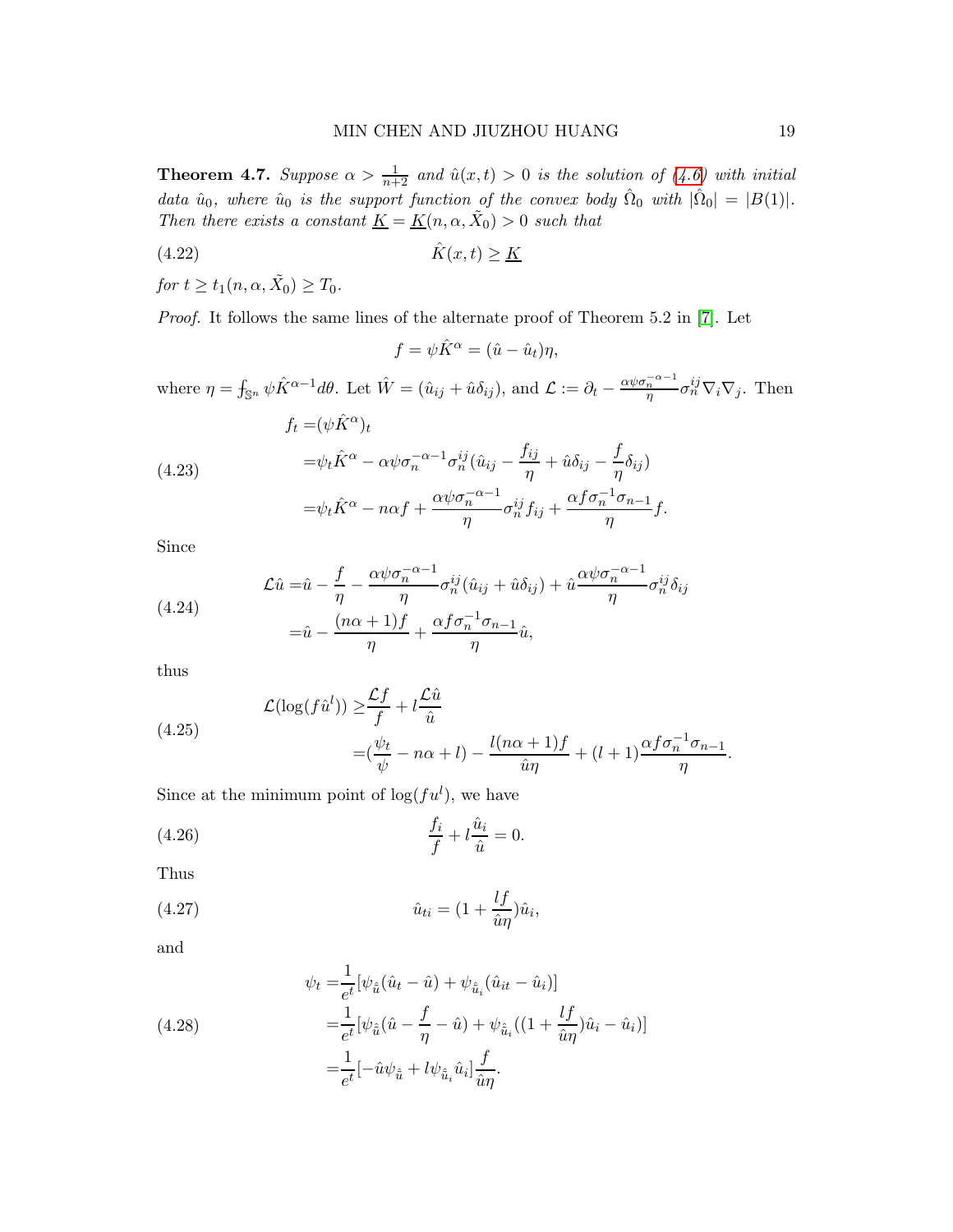Let  $0 < \varepsilon < 1$  small, note that

$$
\psi_{\hat{u}} = 2\kappa \psi \left[ \left( \frac{n+2}{2} \alpha + \frac{1}{2} \right) \left( 1 + \kappa \frac{\hat{r}^2}{e^{2t}} \right)^{-1} + \left( -\frac{n+2}{2} \alpha + \frac{1}{2} \right) \left( 1 + \kappa \frac{\hat{u}^2}{e^{2t}} \right)^{-1} \right] \frac{\hat{u}}{e^t} \le \varepsilon \psi,
$$
\n
$$
|\psi_{\hat{u}_i}| = |2\kappa \psi \left( \frac{n+2}{2} \alpha + \frac{1}{2} \right) \left( 1 + \kappa \frac{\hat{r}^2}{e^{2t}} \right)^{-1} \frac{\hat{u}_i}{e^t} | \le \varepsilon \psi
$$

for  $t > T_1(n, \alpha, \tilde{X}_0) \geq T_0$  large enough since  $\frac{\hat{u}}{e^t} = \hat{\tilde{u}}, \frac{|\hat{u}_i|}{e^t}$  $\frac{\hat{u}_i}{e^t} \leq \frac{\hat{r}}{e^t}$  $\frac{\hat{r}}{e^t} = \hat{\tilde{r}} \to 0$  as  $t \to \infty$ . Thus (4.30)  $\psi_t \geq -\frac{\psi f}{\hat{u}n}$  $\hat{u}\eta$ 

for  $t > T_2(n, \alpha, \tilde{X}_0) \ge T_1$  large enough, which implies that

(4.31) 
$$
\mathcal{L}(\log(f\hat{u}^l)) \geq (l - n\alpha) - \frac{l(n\alpha + 2)f}{\hat{u}\eta}.
$$

Since  $\eta = \int_{\mathbb{S}^n} \psi \hat{K}^{\alpha-1} d\theta \ge \frac{1}{2} \int_{\mathbb{S}^n} \hat{K}^{\alpha-1} d\theta$  for t large and  $(\int_{\mathbb{S}^n} \hat{K}^{\alpha-1})^{\frac{1}{\alpha-1}} \ge e^{\mathcal{E}_{\alpha}(\hat{\Omega}_t)}$  by 2 Lemma 5.4 of [\[7\]](#page-22-6). Thus  $\eta \geq \frac{1}{2}$  $\frac{1}{2}e^{(\alpha-1)\mathcal{E}_{\alpha}(\hat{\Omega}_t)} \geq \frac{1}{2}$  $\frac{1}{2}$  for  $\alpha \geq 1$  and  $\eta \geq \frac{1}{2}\Lambda^{\alpha-1}$  for  $\alpha < 1$ . Let  $\lambda = \frac{100}{(n\alpha+2)^2\Lambda^{(n-1)\alpha+4}}$ , take  $\Lambda$  large enough such that  $\min_{t=0}(f\hat{u}^l) \geq 2\lambda$ . Then we claim that  $\min(f\hat{u}^l) \ge \lambda > 0$  for all  $t > 0$ . In fact, suppose t' is the first time when  $\min(f\hat{u}^l) = f\hat{u}^l(x',t')$  touch  $\lambda$ , take  $l = n\alpha + 2$ , then at  $(x',t')$ , we have

(4.32) 
$$
0 \ge 2 - (n\alpha + 2)^2 \frac{f}{\hat{u}\eta} = 2 - (n\alpha + 2)^2 \frac{f\hat{u}^l}{\eta \hat{u}^{l+1}} \ge 2 - 2(n\alpha + 2)^2 \frac{f\hat{u}^l}{\Lambda^{\alpha - l - 2}},
$$

where we used the fact that  $\hat{u} \geq \frac{1}{\Lambda}$  $\frac{1}{\Lambda}$  in the last inequality. Thus  $f\hat{u}^l(x',t') \leq \frac{\Lambda^{\alpha-2-l}}{(n\alpha+2)^2}$  $\frac{1}{(n\alpha+2)^2\Lambda^{(n-1)\alpha+4}} = \frac{1}{100}\lambda$  which is a contradiction since  $f\hat{u}^l(x',t') = \lambda$ . Thus the claim is true and  $\hat{K} \geq (\frac{\lambda}{\hat{u}^l})$  $\frac{\lambda}{\hat{u}^l}$   $\frac{\lambda}{\alpha} \geq \underline{K} > 0.$ 

<span id="page-19-0"></span>**Theorem 4.8.** Suppose  $\alpha > \frac{1}{n+2}$  and  $\hat{u}(x,t) > 0$  is the solution of [\(4.6\)](#page-11-0) with initial data  $\hat{u}_0$ , where  $\hat{u}_0$  is the support function of the convex body  $\hat{\Omega}_0$  with  $|\hat{\Omega}_0| = |B(1)|$ . Then there exist constants  $C_1, C_2$  depending only on  $n, \alpha, \tilde{X}_0 > 0$  such that

<span id="page-19-1"></span>(4.33) 
$$
C_1 I \leq \hat{W}_{ij} = \hat{u}_{ij} + \hat{u}\delta_{ij} \leq C_2 I.
$$

for 
$$
t \geq t_1 > 0
$$
.

*Proof.* Since we already have the upper and lower bound of  $\hat{K}$ , it suffices to prove an upper bound of the eigenvalues of  $(\hat{W}_{ij})$ . Similar to the proof of Lemma [3.3,](#page-6-1) let  $(\lambda_1, \ldots, \lambda_n)$  be the eigenvalues of  $(\hat{W}_{ij}), \lambda(x,t) := \max_{i=1,\ldots,n} \lambda_i(x,t)$ . For any  $T > 0$ , suppose  $\lambda$  attains its maximum on  $\mathbb{S}^n \times [0,T]$  at  $(x',t')$ . We take a local orthonormal frame  $\{e_1, \ldots, e_n\}$  on  $\mathbb{S}^n$  around x', such that  $(\hat{W}_{ij}(x', t'))$  is diagonal and  $\lambda(x', t') =$  $\lambda_1(x',t') = \hat{W}_{11}(x',t')$ . Then  $\hat{W}_{11}(x,t)$  also attains its maximum at  $(x',t')$ . If  $t' = 0$ ,  $\lambda(x,t) \leq \lambda(x',0)$ , we are done. Assume that  $t' > 0$ , by [\(3.6\)](#page-7-1), we have

$$
\hat{W}_{11,t}(x,t) = (e^t \hat{\tilde{W}}_{11}(x,\tau))_t = \hat{W}_{11}(x,t) + e^t \hat{\tilde{W}}_{11,\tau}(x,\tau)\tau'(t)
$$

$$
= \hat{W}_{11}(x,t) + \frac{e^{-n\alpha t}}{\eta} \hat{\tilde{W}}_{11,\tau}(x,\tau)
$$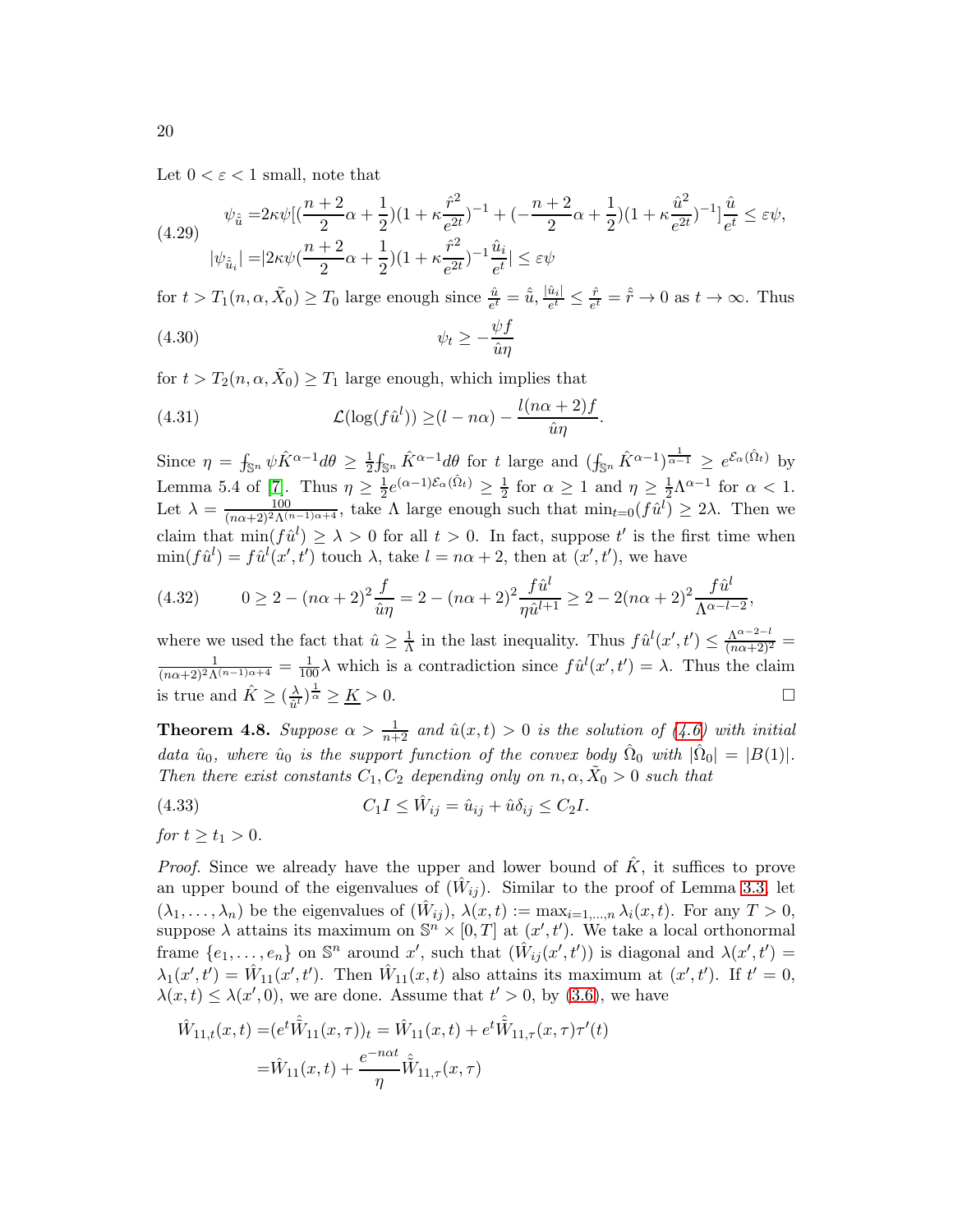## MIN CHEN AND JIUZHOU HUANG 21

$$
\begin{split} =&\hat{W}_{11}-\frac{1}{\eta}\hat{K}^{\alpha}[\psi+\psi_{\hat{\tilde{u}}}\hat{\tilde{W}}_{11}-\psi_{\hat{\tilde{u}}}\hat{\tilde{u}}+\psi_{\hat{\tilde{u}}_{i}}\hat{\tilde{W}}_{11i}-\psi_{\hat{\tilde{u}}_{1}}\hat{\tilde{u}}_{1}\\ &+\psi_{\hat{\tilde{u}}\hat{\tilde{u}}}\hat{\tilde{u}}_{1}^{2}+\psi_{\hat{\tilde{u}}_{1}\hat{\tilde{u}}_{1}}\hat{\tilde{W}}_{11}^{2}-2\psi_{\hat{\tilde{u}}_{1}\hat{\tilde{u}}_{1}}\hat{\tilde{W}}_{11}\hat{\tilde{u}}+\psi_{\hat{\tilde{u}}_{1}\hat{\tilde{u}}_{1}}\hat{\tilde{u}}^{2}+2\psi_{\hat{\tilde{u}}\hat{\tilde{u}}_{1}}\hat{\tilde{W}}_{11}\hat{\tilde{u}}_{1}\\ &-2\psi_{\hat{\tilde{u}}\hat{\tilde{u}}_{1}}\hat{\tilde{u}}\hat{\tilde{u}}_{1}-2\alpha\hat{\tilde{W}}^{ii}\hat{\tilde{W}}_{ii1}(\psi_{\hat{\tilde{u}}}\hat{\tilde{u}}_{1}+\psi_{\hat{\tilde{u}}_{1}}\hat{\tilde{W}}_{11}-\psi_{\hat{\tilde{u}}_{1}}\hat{\tilde{u}})+\alpha^{2}\psi(\hat{\tilde{W}}^{ii}\hat{\tilde{W}}_{ii1})^{2}\\ &+\alpha\psi\hat{\tilde{W}}^{ii}\hat{\tilde{W}}^{jj}\hat{\tilde{W}}_{ij}^{2}+\alpha\psi\hat{W}^{ii}(\hat{W}_{11}-\hat{W}_{ii})-\alpha\psi\hat{W}^{ii}\hat{W}_{11,ii}], \end{split}
$$

since  $\hat{\tilde{W}}^{ii}(\hat{\tilde{W}}_{11}-\hat{\tilde{W}}_{ii})$  and  $\hat{\tilde{W}}^{ii}\hat{\tilde{W}}_{11,ii}$  are scaling invariant. Since we already proved that  $\hat{\tilde{W}}_{11} \leq C(n, \alpha, \tilde{X}_0)$  in Lemma [3.3,](#page-6-1) and by maximum principle at  $(x', t')$ 

(4.34) 
$$
\hat{\tilde{W}}_{11i} = 0,
$$

thus,

$$
\mathcal{L}\hat{W}_{11} \leq \hat{W}_{11} - \frac{1}{\eta}\hat{K}^{\alpha}[-2\alpha\hat{\tilde{W}}^{ii}\hat{\tilde{W}}_{ii1}(\psi_{\hat{u}}\hat{\tilde{u}}_{1} + \psi_{\hat{u}_{1}}\hat{\tilde{W}}_{11} - \psi_{\hat{u}_{1}}\hat{\tilde{u}}) + \alpha^{2}\psi(\hat{\tilde{W}}^{ii}\hat{\tilde{W}}_{ii1})^{2} \n+ \alpha\psi\hat{\tilde{W}}^{ii}\hat{\tilde{W}}^{jj}\hat{\tilde{W}}_{ij1}^{2} + \alpha\psi\hat{W}^{ii}(\hat{W}_{11} - \hat{W}_{ii}) - C(n, \alpha, \tilde{X}_{0})]\n\leq \hat{W}_{11} - \frac{1}{\eta}\hat{K}^{\alpha}[-C(n, \alpha, \tilde{X}_{0})|\hat{\tilde{W}}^{ii}\hat{\tilde{W}}_{ii1}] + \alpha^{2}\psi(\hat{\tilde{W}}^{ii}\hat{\tilde{W}}_{ii1})^{2} + \alpha\psi\hat{W}_{11}\hat{W}^{ii}\n- C(n, \alpha, \tilde{X}_{0})]\n\leq \hat{W}_{11} - \frac{1}{\eta}\hat{K}^{\alpha}[\alpha\psi\hat{W}_{11}\sum_{i}\hat{W}^{ii} - C(n, \alpha, \tilde{X}_{0})]\n\leq \hat{W}_{11} - C(n, \alpha, \tilde{X}_{0}, \bar{K}, \underline{K})\hat{W}_{11}\sum_{i}\hat{W}^{ii} + C(n, \alpha, \tilde{X}_{0}, \bar{K}, \underline{K})\n= \hat{W}_{11} - C(n, \alpha, \tilde{X}_{0}, \bar{K}, \underline{K})\hat{W}_{11}\frac{\sigma_{n-1}}{\sigma_{n}} + C(n, \alpha, \tilde{X}_{0}, \bar{K}, \underline{K}),
$$

where we used the Cauchy-Schwartz inequality in the third step, and  $\eta = \int_{\mathbb{S}^n} \psi \hat{K}^{\alpha-1} d\theta \leq$  $C(n, \alpha, \tilde{X}_0, \bar{K}, \underline{K})$ . By Newton 's inequality

(4.35) 
$$
\frac{\sigma_{n-1}}{n} \ge (\frac{\sigma_1}{n})^{\frac{1}{n-1}} \sigma_n^{\frac{n-2}{n-1}},
$$

we get

(4.36) 
$$
\mathcal{L}\hat{W}_{11} \leq \hat{W}_{11} - C(n, \alpha, \tilde{X}_0, \bar{K}, \underline{K})\hat{W}_{11}^{\frac{n}{n-1}} + C(n, \alpha, \tilde{X}_0, \bar{K}, \underline{K}).
$$

This implies that

(4.37) 
$$
\hat{W}_{11}(x_0, t_0) \leq C(n, \alpha, \tilde{X}_0),
$$

since  $\bar{K}$  and  $\underline{K}$  only depend on  $n, \alpha, \tilde{X}_0$ .

Combining Proposition [4.5,](#page-17-1) Theorem [4.8,](#page-19-0) we conclude that there exists a positive constant C depending only on  $n, \alpha, \tilde{X}_0$  such that for the unique solution to  $(4.6)$ 

(4.38) 
$$
\|\hat{u}(\cdot,t)\|_{C^2} \leq C.
$$

<span id="page-20-0"></span> $\Box$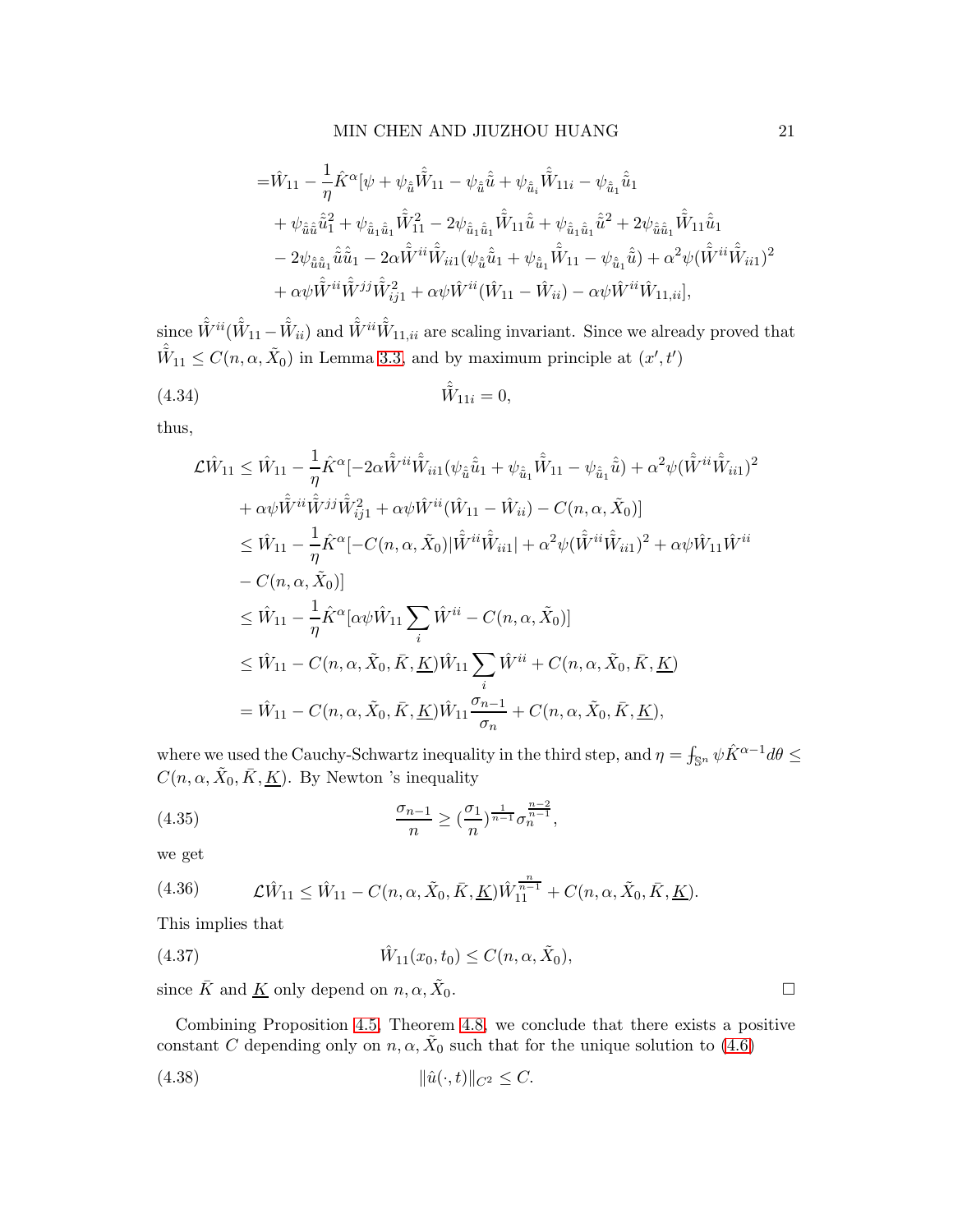### <span id="page-21-0"></span>5. Convergence to a sphere

Since [\(4.6\)](#page-11-0) is a concave parabolic equation, by Krylov's theorem and the standard theory of parabolic equations, the estimates [\(4.38\)](#page-20-0) and [\(4.33\)](#page-19-1) imply bounds on all derivatives of  $\hat{u}(x, t)$ . More precisely, for any  $k \geq 3$ , there exists  $C_k \geq 0$ , depending only on  $n, \alpha, \tilde{X}_0$  such that for  $t \ge t_1(n, \alpha, \tilde{X}_0)$ ,

(5.1) kuˆ(·, t)kCk(Sn) ≤ Ck.

**Proposition 5.1.** Let  $\hat{X}(t)$  be the solution of [\(4.5\)](#page-11-2) with  $\alpha > \frac{1}{n+2}$ , then  $\hat{X}(x,t)$  converges in  $C^{\infty}$ -topology to a round sphere as  $t \to \infty$ .

*Proof.* First, given a sequence  $t_i \to \infty$  and  $T > 0$ , define  $\hat{u}_i(x, t) = \hat{u}(x, t + t_i)$ . Since by [\(5.1\)](#page-21-0),  $\hat{u}_j$  are uniformly bounded in  $C^k(\mathbb{S}^n\times[0,T])$ , for every  $k\in\mathbb{N}$ . By Arzelà-Ascoli theorem,  $\hat{u}_j$  has a subsequence converging in  $C^{\infty}$ -topology to a limit  $\hat{u}_{\infty}$  on  $\mathbb{S}^n \times [0, T]$ and  $\hat{u}_{\infty}$  is a solution of

(5.2) 
$$
\hat{u}(x,t)_{\infty,t} = \hat{u}_{\infty}(x,t) - \frac{\hat{K}_{\infty}^{\alpha}(x,t)}{\int_{\mathbb{S}^n} \hat{u}_{\infty} \hat{K}_{\infty}^{\alpha-1} d\theta}
$$

on  $\mathbb{S}^n \times [0,T]$ .

<span id="page-21-2"></span>We claim that  $\hat{u}_{\infty}(x,t)$  is a soliton, i.e.

(5.3) 
$$
\lambda(t)\hat{u}_{\infty}(x,t) = \hat{K}_{\infty}^{\alpha}(x,t),
$$

for some  $\lambda(t) > 0$ . In fact, otherwise, there is  $(x', t') \in \mathbb{S}^n \times [0, T]$ , a sequence  $j_k \to \infty$ and positive constants  $\varepsilon, \delta > 0$  independent of  $j_k$  such that

<span id="page-21-1"></span>
$$
\left(\sqrt{\frac{\hat{u}(x,t)}{\hat{K}(x,t)}} - \sqrt{\frac{\hat{K}(x,t)}{\hat{u}(x,t)}}\right)^2 > \delta, \quad (\alpha = 1);
$$
 or

(5.4)

$$
1 - \frac{\int_{\mathbb{S}^n} (\hat{u})^{-\frac{1}{\alpha}} \hat{K}^{\alpha} d\theta}{\int_{\mathbb{S}^n} (\hat{u})^{1-\frac{1}{\alpha}} \hat{K}^{\alpha-1} d\theta \cdot \int_{\mathbb{S}^n} (\hat{u})^{1-\frac{1}{\alpha}} d\theta} > \delta, \quad (\alpha \neq 1)
$$

on  $B(x',\varepsilon) \times [t' + t_{j_k} - \varepsilon, t' + t_{j_k} + \varepsilon]$  by [\(5.1\)](#page-21-0). This implies that

$$
\int_{t_0}^{\infty} \int_{\mathbb{S}^n} \Big( \sqrt{\frac{\hat{u}(x,t)}{\hat{K}(x,t)}} - \sqrt{\frac{\hat{K}(x,t)}{\hat{u}(x,t)}} \Big)^2 \Big( 1 - C(n,\tilde{X}_0) e^{-\frac{2(n+1)}{2n+1}t} \Big) d\theta dt = \infty, \quad (\alpha = 1);
$$

or

$$
\int_{t_0}^{\infty} \left(1 - \frac{f_{\mathbb{S}^n}(\hat{u})^{-\frac{1}{\alpha}} \hat{K}^{\alpha} d\theta}{f_{\mathbb{S}^n}(\hat{u})^{1-\frac{1}{\alpha}} \hat{K}^{\alpha-1} d\theta \cdot f_{\mathbb{S}^n}(\hat{u})^{1-\frac{1}{\alpha}} d\theta}\right) (1 - C(n, \alpha, \tilde{X}_0) e^{-\frac{2(n+1)}{2n+1}t} ) dt = \infty, \quad (\alpha \neq 1),
$$

which is a contradiction to [\(4.14\)](#page-14-1) and [\(4.15\)](#page-14-2). Thus [\(5.3\)](#page-21-1) is true. Multiplying  $\hat{K}^{-1}(x,t)$ on both side of [\(5.3\)](#page-21-1) and integrating on  $\mathbb{S}^n$ , we get  $\lambda(t) = \int_{\mathbb{S}^n} \hat{K}_{\infty}^{\alpha-1} d\theta$ . Plugging this into [\(5.2\)](#page-21-2), we get  $\hat{u}_{\infty,t} = 0$ ,  $\lambda(t) \equiv \int_{\mathbb{S}^n} \hat{K}_{\infty}^{\alpha-1} d\theta$  is a constant. By Theorem 1 of [\[9\]](#page-22-8), the solution of [\(5.3\)](#page-21-1) is a round sphere.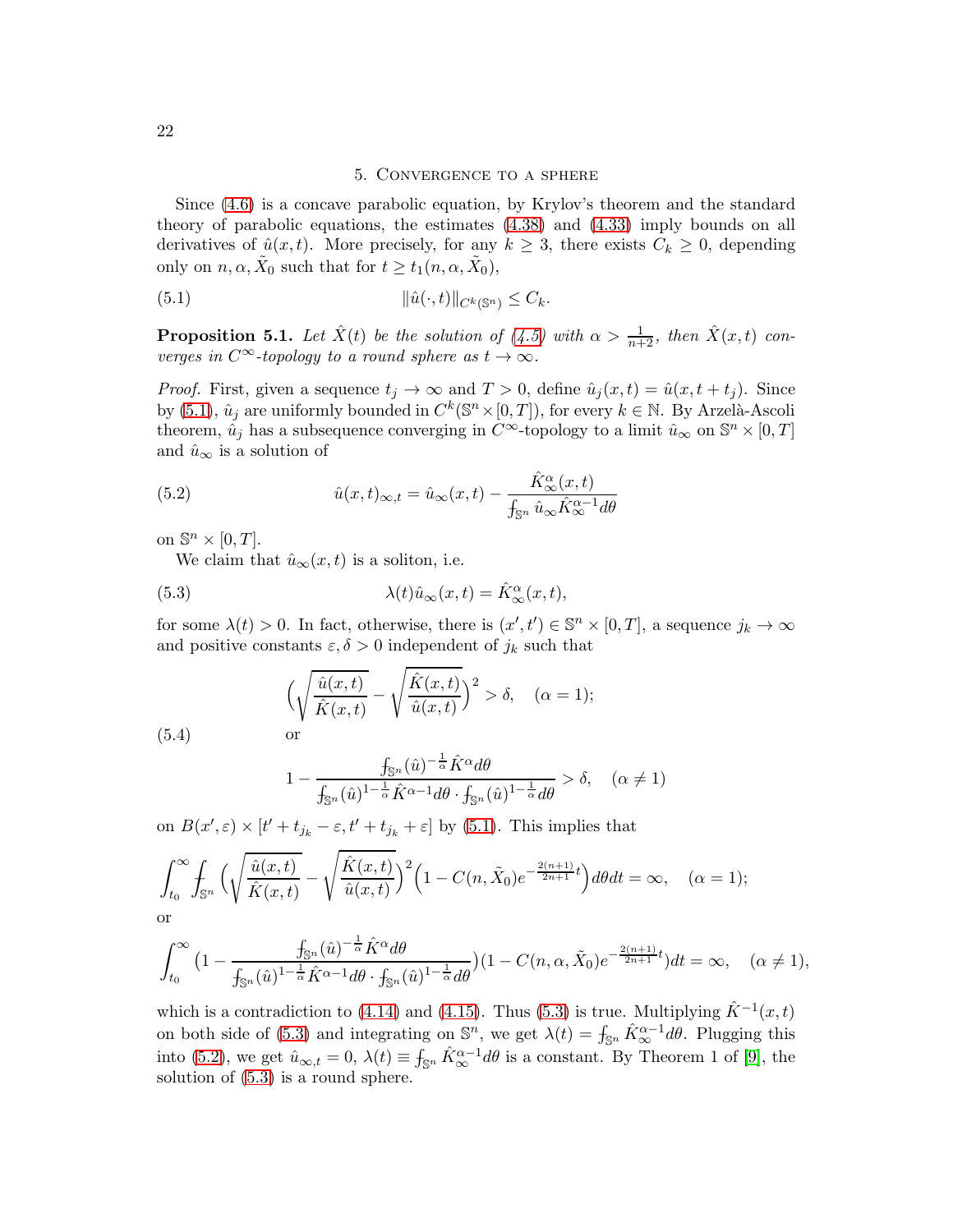Next, we claim that  $\{\hat{u}(x,t)\}\)$  converges in  $C^{\infty}$ -topology to  $\hat{u}_{\infty}$  itself as  $t \to \infty$ . In fact, otherwise, there is  $k \in \mathbb{N}$ , a positive constant  $\gamma > 0$  and a sequence  $\{t_l\} \to \infty$ such that

<span id="page-22-13"></span>(5.5) 
$$
\sup_{x \in \mathbb{S}^n} |\hat{u}^{(k)}(x,t_l) - \hat{u}_{\infty}^{(k)}(x,t_l)| \geq \gamma, \quad \forall l \geq 1.
$$

On the other hand, applying the above argument to  $\{\hat{u}_l(x,t) := \hat{u}(x,t_l + t)\}\,$ , we can find a subsequence  $\{\hat{u}(x, t_{l_i} + t)\}\$  of  $\{\hat{u}(x, t_l + t)\}\$ converging to  $\hat{u}_{\infty}(x, t)$  in  $C^{\infty}$ -topology on  $\mathbb{S}^n \times \{0\}$  as  $j \to \infty$ , i.e.  $\hat{u}_{t_j}(x, 0)$  converges in  $C^{\infty}$ -topology to  $\hat{u}_{\infty}(x)$  on  $\mathbb{S}^n$ , which is a contradiction to  $(5.5)$ .

Recall that  $q_0$  is the extinct point of  $\tilde{M}_{\tau}$  as  $\tau \to T^*$ .

<span id="page-22-14"></span>**Theorem 5.2.**  $\tilde{M}_{\tau}$  converges to a geodesic sphere centered at  $q_0$  in  $\mathbb{N}^{n+1}(\kappa)$  as  $\tau \to T^*$ after the rescaling.

By Corollary [3.2](#page-6-5) and Theorem [5.2,](#page-22-14) we finish the proof of Theorem [1.1.](#page-1-1)

Acknowledgements. The authors would like to thank Professor Pengfei Guan for his supervision and all his useful suggestions.

#### **REFERENCES**

- [1] B. Andrews, *Gauss curvature flow: the fate of the rolling stones*, Invent. Math. **138** (1999), no. 1, 151-161.
- <span id="page-22-2"></span>[2] B. Andrews, Motion of hypersurfaces by Gauss curvature, Pacific J. Math. 195 (2000), no. 1, 1-34.
- <span id="page-22-5"></span>[3] B. Andrews, Evolving convex curves, Calc. Var. Partial Differ. Equa. 7 (1998) no. 4, 315-371.
- [4] B. Andrews, *Contraction of convex hypersurfaces by their affine normal*, J. Diff. Geom. **43** (1996) no.2 , 207-230.
- <span id="page-22-3"></span>[5] B. Andrews, Classification of limiting shapes for isotropic curve flows, J. Amer. Math. Soc. 16 (2003) no. 2, 443-459.
- <span id="page-22-4"></span>[6] B. Andrews, X. Chen, Surfaces moving by powers of Gauss curvature, Pure Appl. Math. Q. 8 (2012) no. 4, 825-834.
- <span id="page-22-9"></span><span id="page-22-6"></span>[7] B. Andrews, P. Guan, and L. Ni, Flow by powers of the Gauss curvature, Adv. Math. 299 (2016), 174-201.
- [8] B. Andrews, X. Han, H. Li, Y. Wei, Non-collapsing for hypersurface flows in the sphere and hyperbolic space, Ann. Sc. Norm. Super. Pisa Cl. Sci. (5) 14(2015), no.1, 331-338.
- <span id="page-22-8"></span>[9] S. Brendle, K. Choi, P. Daskalopoulos, Asymptotic behavior of flows by powers of the Gaussian curvature, Acta Math. 219 (2017), no. 1, 1-16.
- <span id="page-22-12"></span><span id="page-22-7"></span>[10] M. Chen, P. Guan, J. Huang, In-homogeneous Gauss curvature type flows, work in progress.
- <span id="page-22-11"></span>[11] K. Choi, P. Daskalopoulos, Uniqueness of closed self-similar solutions to the Gauss curvature flow, arXiv: 1609.05487.
- [12] K. Chou and X. Wang, A logarithmic Gauss curvature flow and the Minkowski problem, Ann. Inst. H. Poincaré Anal. Non Linéaire 17 (2000), no. 6, 733-751.
- [13] B. Chow, Deforming convex hypersurfaces by the nth root of the Gaussian curvature, J. Diff. Geom. 22 (1985), no. 1, 117-138.
- [14] B. Chow, On Harnack's inequality and entropy for the Gaussian curvature flow, Comm. Pure Appl. Math. 44 (1991), no. 4, 469-483.
- <span id="page-22-10"></span>[15] M. P. do Carmo, F. W. Warner, Rigidity and convexity of hypersurfaces in spheres, J. Diff. Geom. 4 (1970), 133-144.
- <span id="page-22-1"></span><span id="page-22-0"></span>[16] W.J. Firey, *Shapes of worn stones*, Mathematika 21 (1974), 1-11.
- [17] M. Gage, R. Hamilton, *The heat equation shrinking convex plane curves*, J. Diff. Geom., **23** (1986), no. 1, 69-96.